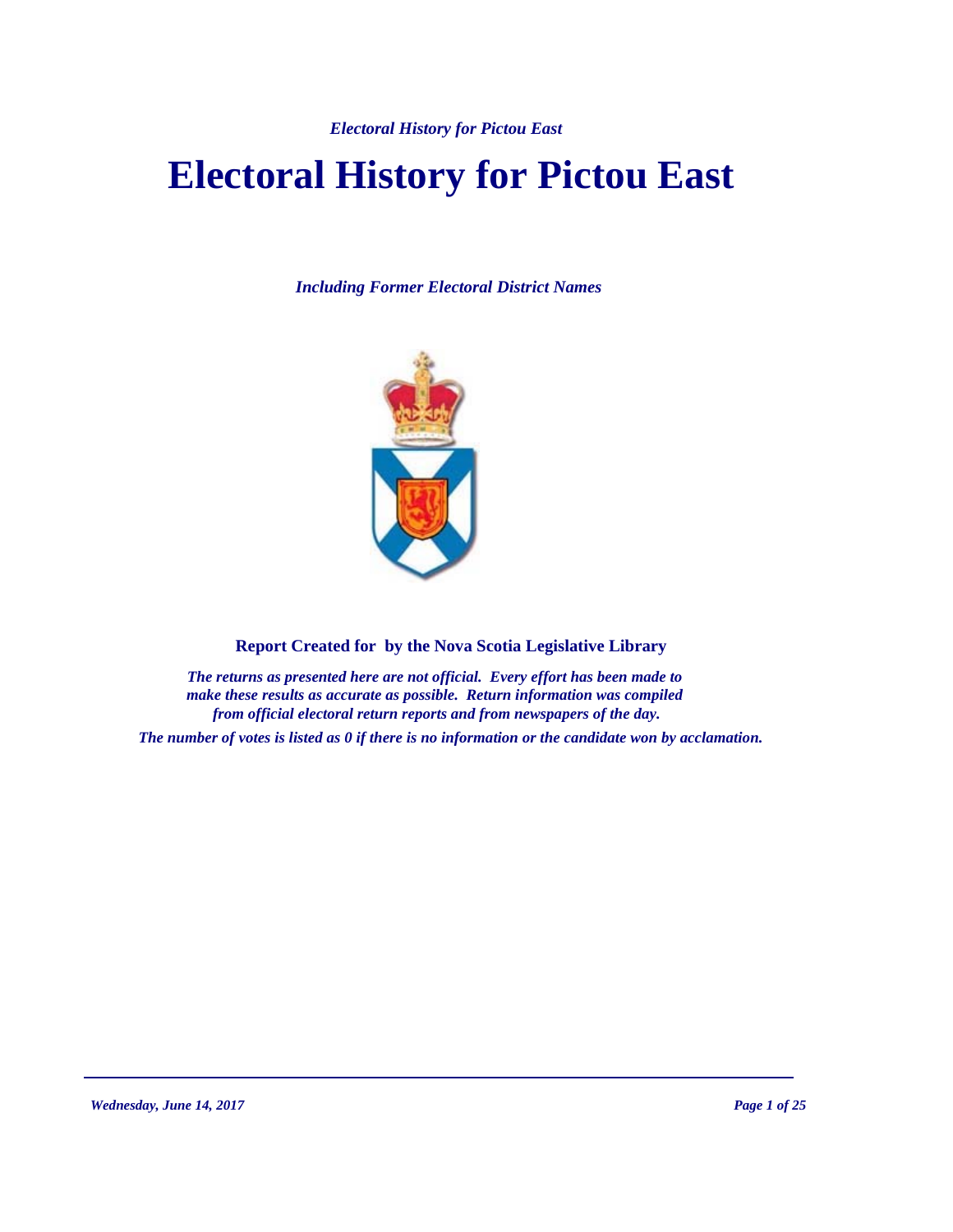## *Pictou East*

*Chapter 47 of the 1948 Statutes of Nova Scotia divided Pictou County into three electoral districts: Pictou West, Pictou East and Pictou Centre.* 

*Pictou East consisted of that portion of the County of Pictou contained in polling districts One except Pictou Island, Twelve, Thirteen, Fourteen, Fifteen, Sixteen, Seventeen, Eighteen, Nineteen, Twenty, Twenty-one, Twenty-two, and Twenty-four.*

| <b>Member Elected</b> | <b>Election Date</b>     | <b>Party Elected</b>            |
|-----------------------|--------------------------|---------------------------------|
| Houston, Tim          | 30-May-2017              | <b>Progressive Conservative</b> |
|                       | (3974)<br>Majority:      |                                 |
| <b>Candidate</b>      | Party                    | <b>Votes</b>                    |
| Houston, Tim          | Progressive Conservative | 5275                            |
| Fraser, John          | Liberal                  | 1301                            |
| Stiles, Deborah       | New Democratic Party     | 564                             |

Matthew MacKnight was dropped from the Liberal slate of candidates prior to the election. His name did not appear on the ballot.

| Houston, Tim                | 08-Oct-2013                     | <b>Progressive Conservative</b> |
|-----------------------------|---------------------------------|---------------------------------|
|                             | (926)<br>Majority:              |                                 |
| <b>Candidate</b>            | Party                           | <b>Votes</b>                    |
| Houston, Tim                | <b>Progressive Conservative</b> | 3714                            |
| MacKinnon, Clarence F.      | New Democratic Party            | 2788                            |
| Rochon, Francois (Frank) M. | Liberal                         | 1228                            |
|                             |                                 |                                 |

## **MacKinnon, Clarence F. (Clarrie)**

## **09-Jun-2009 New Democratic Party**

| (2909)<br>Majority:         |                                 |              |  |
|-----------------------------|---------------------------------|--------------|--|
| <b>Candidate</b>            | Party                           | <b>Votes</b> |  |
| MacKinnon, Clarence F.      | New Democratic Party            | 4893         |  |
| MacDonald, J. Ed            | <b>Progressive Conservative</b> | 1984         |  |
| Rochon, François (Frank) M. | Liberal                         | 642          |  |
| White, Robbie Loftus        | Green Party                     | 129          |  |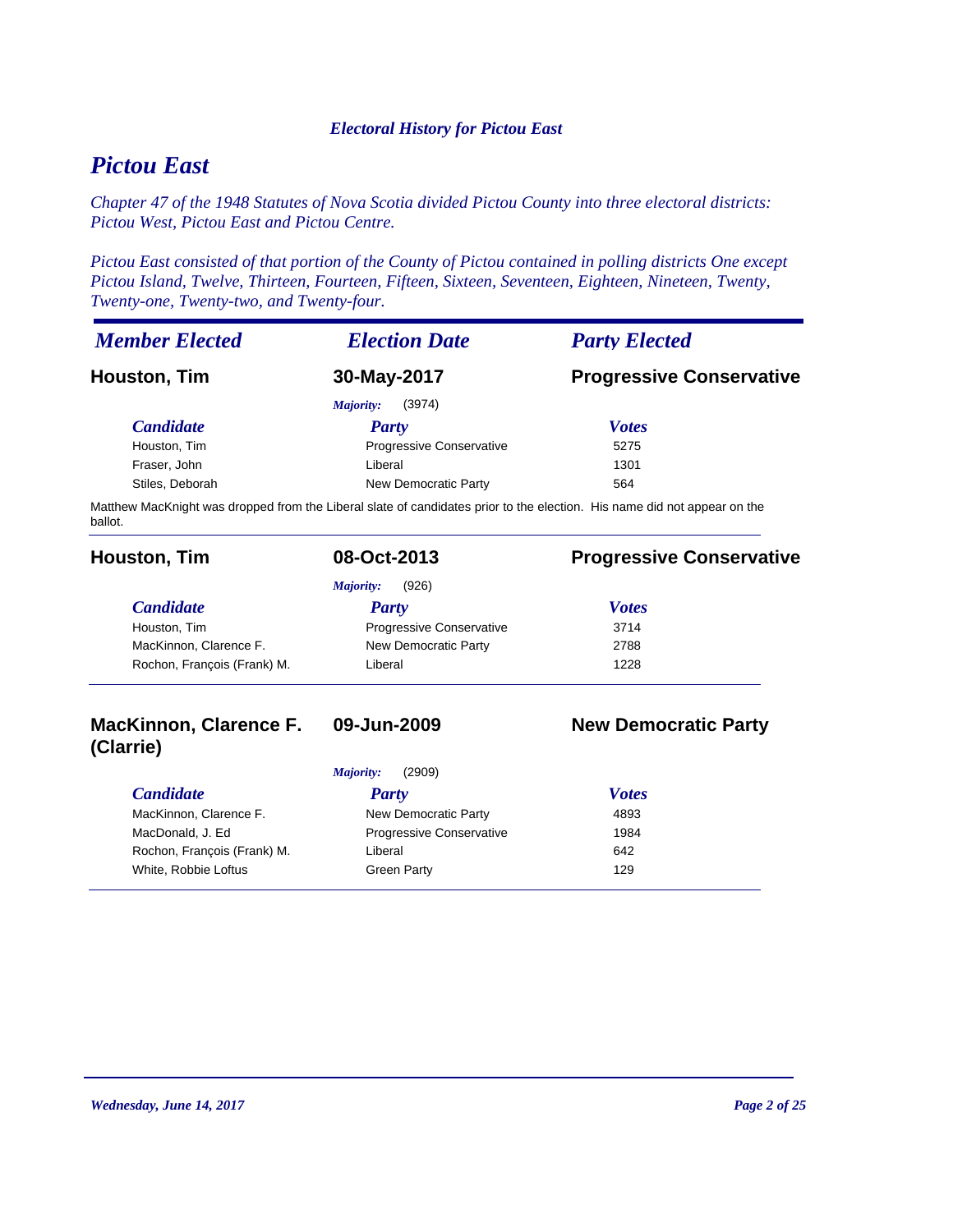| <b>MacKinnon, Clarence F.</b><br>(Clarrie) | 13-Jun-2006              | <b>New Democratic Party</b> |
|--------------------------------------------|--------------------------|-----------------------------|
|                                            | (107)<br>Majority:       |                             |
| <b>Candidate</b>                           | Party                    | <b>Votes</b>                |
| MacKinnon, Clarence F.                     | New Democratic Party     | 2761                        |
| Uhren, Sue                                 | Progressive Conservative | 2654                        |
| Walsh, Danny                               | Liberal                  | 2000                        |
| Clark, John A.                             | Green Party              | 102                         |

#### **DeWolfe, James Douglas (Jim) 05-Aug-2003 Progressive Conservative**

#### *Candidate Party Votes Majority:* (1056) DeWolfe, James Douglas 3295 Progressive Conservative Fraser, John 2239 Matheson, Bob 1929 New Democratic Party 1929

### **DeWolfe, James Douglas (Jim)**

## **Progressive Conservative**

| (2090)<br>Majority:    |                                 |              |  |  |
|------------------------|---------------------------------|--------------|--|--|
| <i>Candidate</i>       | Party                           | <b>Votes</b> |  |  |
| DeWolfe, James Douglas | <b>Progressive Conservative</b> | 4478         |  |  |
| Thompson, Andy         | New Democratic Party            | 2388         |  |  |
| MacDonald, Lynn        | Liberal                         | 1285         |  |  |

## **DeWolfe, James Douglas (Jim)**

*Majority:* (1514)

| <b>Candidate</b>       | Party                           | <b>Votes</b> |
|------------------------|---------------------------------|--------------|
| DeWolfe, James Douglas | <b>Progressive Conservative</b> | 3816         |
| MacKenzie, David       | New Democratic Party            | 2302         |
| Fraser, Wayne          | Liberal                         | 2208         |
|                        |                                 |              |

## **24-Mar-1998 Progressive Conservative**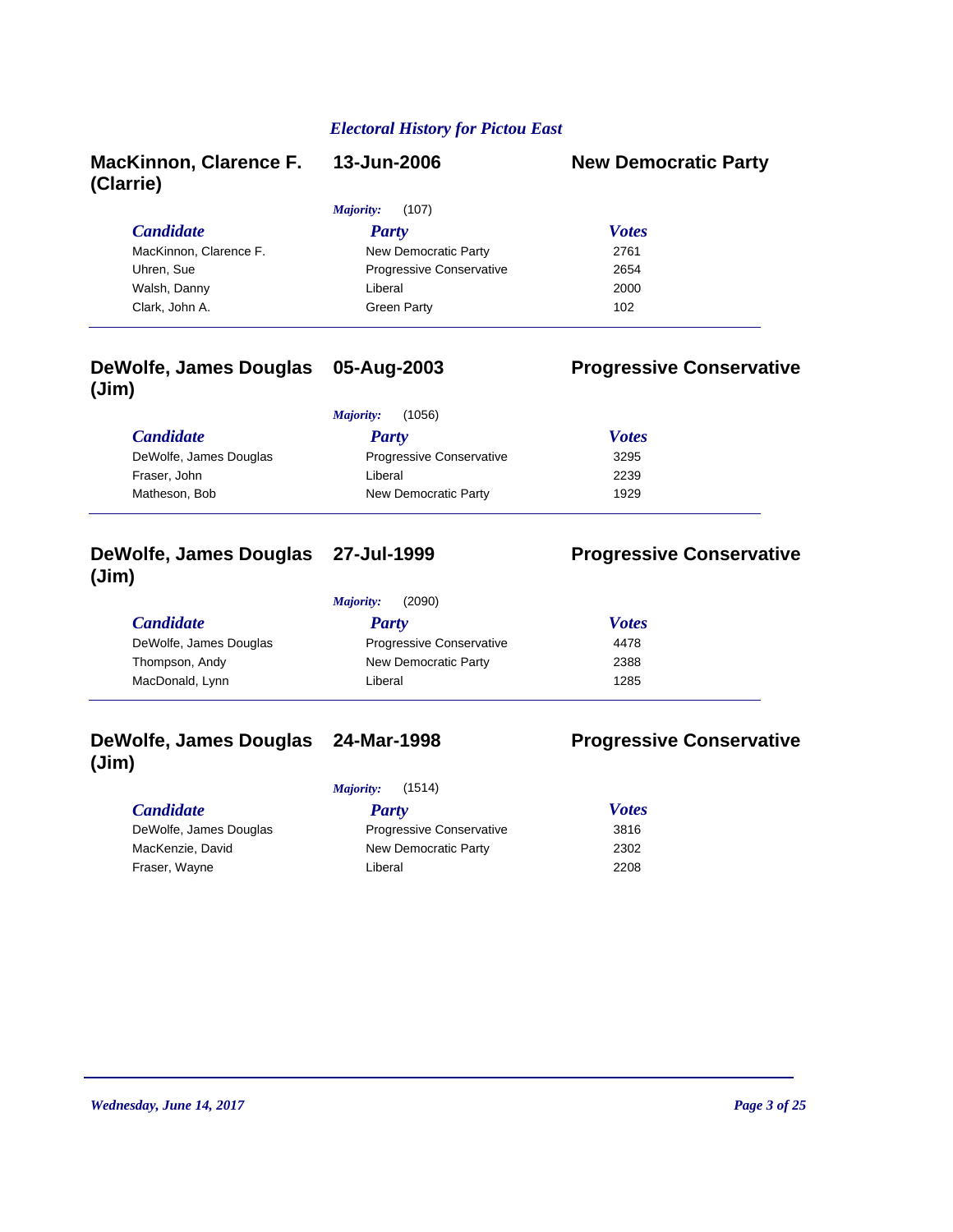| Fraser, Wayne              | 03-Aug-1993 (By-election) Liberal |              |  |
|----------------------------|-----------------------------------|--------------|--|
|                            | (2515)<br>Majority:               |              |  |
| <b>Candidate</b>           | Party                             | <b>Votes</b> |  |
| Fraser, Wayne              | Liberal                           | 4417         |  |
| MacLean, Mel               | <b>Progressive Conservative</b>   | 1902         |  |
| Peters, Dave               | New Democratic Party              | 935          |  |
| MacKenzie, Alexander James | Independent                       | 111          |  |
| Cameron, Peter H.          | Natural Law Party                 | 46           |  |

## **Cameron, Donald William (Don)**

|                         | Majority:<br>(717)              |              |
|-------------------------|---------------------------------|--------------|
| <i>Candidate</i>        | <b>Party</b>                    | <b>Votes</b> |
| Cameron, Donald William | <b>Progressive Conservative</b> | 4446         |
| Fraser, Wayne           | Liberal                         | 3729         |
| Peters, Dave            | New Democratic Party            | 1275         |

Cameron resigned on June 21, 1993.

## **Cameron, Donald William (Don)**

*Majority:* (753)

| <i>Candidate</i>        | Party                           | <b>Votes</b> |  |
|-------------------------|---------------------------------|--------------|--|
| Cameron, Donald William | <b>Progressive Conservative</b> | 3996         |  |
| Fraser, Wayne           | Liberal                         | 3243         |  |
| MacNeil, Cecil          | New Democratic Party            | 778          |  |

## **Cameron, Donald William (Don)**

*Majority:* (2613)

### *Candidate Party Votes* Cameron, Donald William Progressive Conservative 4367 Johnston, Scott 1754 Liberal Duchesne, Larry 729 New Democratic Party

## **Progressive Conservative**

**Progressive Conservative** 

**Progressive Conservative**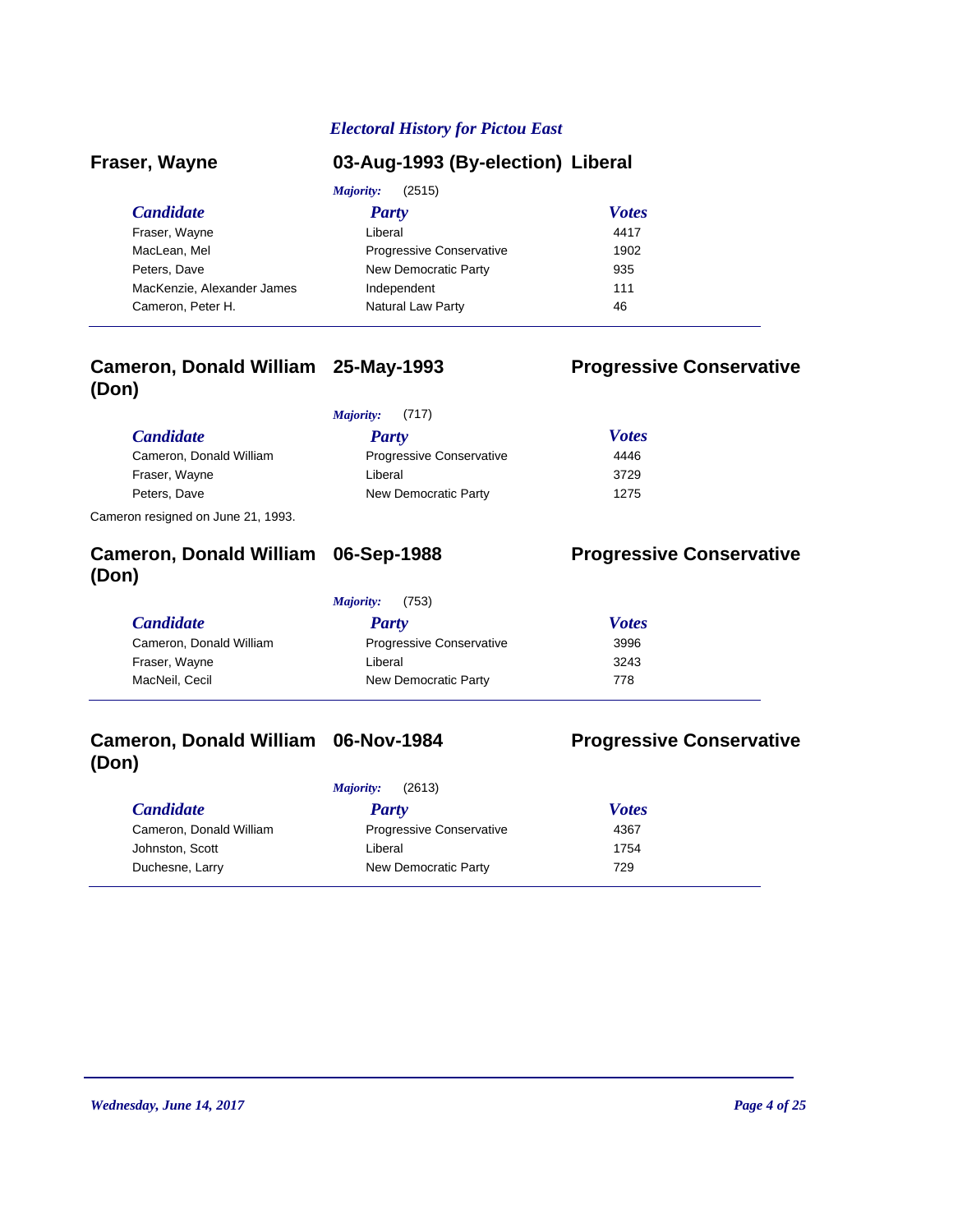## **Cameron, Donald William (Don)**

#### **Progressive Conservative**

| (2514)<br>Majority:             |              |  |  |
|---------------------------------|--------------|--|--|
| Party                           | <b>Votes</b> |  |  |
| <b>Progressive Conservative</b> | 4347         |  |  |
| Liberal                         | 1833         |  |  |
| New Democratic Party            | 960          |  |  |
|                                 |              |  |  |

## **Cameron, Donald William (Don)**

### **Progressive Conservative**

**Progressive Conservative** 

| (1951)<br>Majority:     |                                 |              |  |
|-------------------------|---------------------------------|--------------|--|
| <i>Candidate</i>        | Party                           | <b>Votes</b> |  |
| Cameron, Donald William | <b>Progressive Conservative</b> | 4315         |  |
| Munro, W. G. (Bill)     | Liberal                         | 2364         |  |
| Mitton, Bill            | New Democratic Party            | 639          |  |

## **Cameron, Donald William (Don)**

*Majority:* (272)

| <i>Candidate</i>        | Party                           | <b>Votes</b> |  |
|-------------------------|---------------------------------|--------------|--|
| Cameron, Donald William | <b>Progressive Conservative</b> | 3217         |  |
| MacLellan, J. Lester    | Liberal                         | 2945         |  |
| Kohout, Joanne E.       | New Democratic Party            | 835          |  |

### **MacDonald, Alexander Lloyd**

| (19)<br>Majority:               |              |
|---------------------------------|--------------|
| Party                           | <b>Votes</b> |
| Liberal                         | 3000         |
| <b>Progressive Conservative</b> | 2981         |
| New Democratic Party            | 338          |
|                                 |              |

## MacQueen, Thomas 30-May-1967 **Progressive Conservative**

*Majority:* (128)

| <b>Candidate</b>           | Party                           | <b>Votes</b> |
|----------------------------|---------------------------------|--------------|
| MacQueen, Thomas           | <b>Progressive Conservative</b> | 2876         |
| MacDonald, Alexander Lloyd | Liberal                         | 2748         |

**13-Oct-1970 Liberal**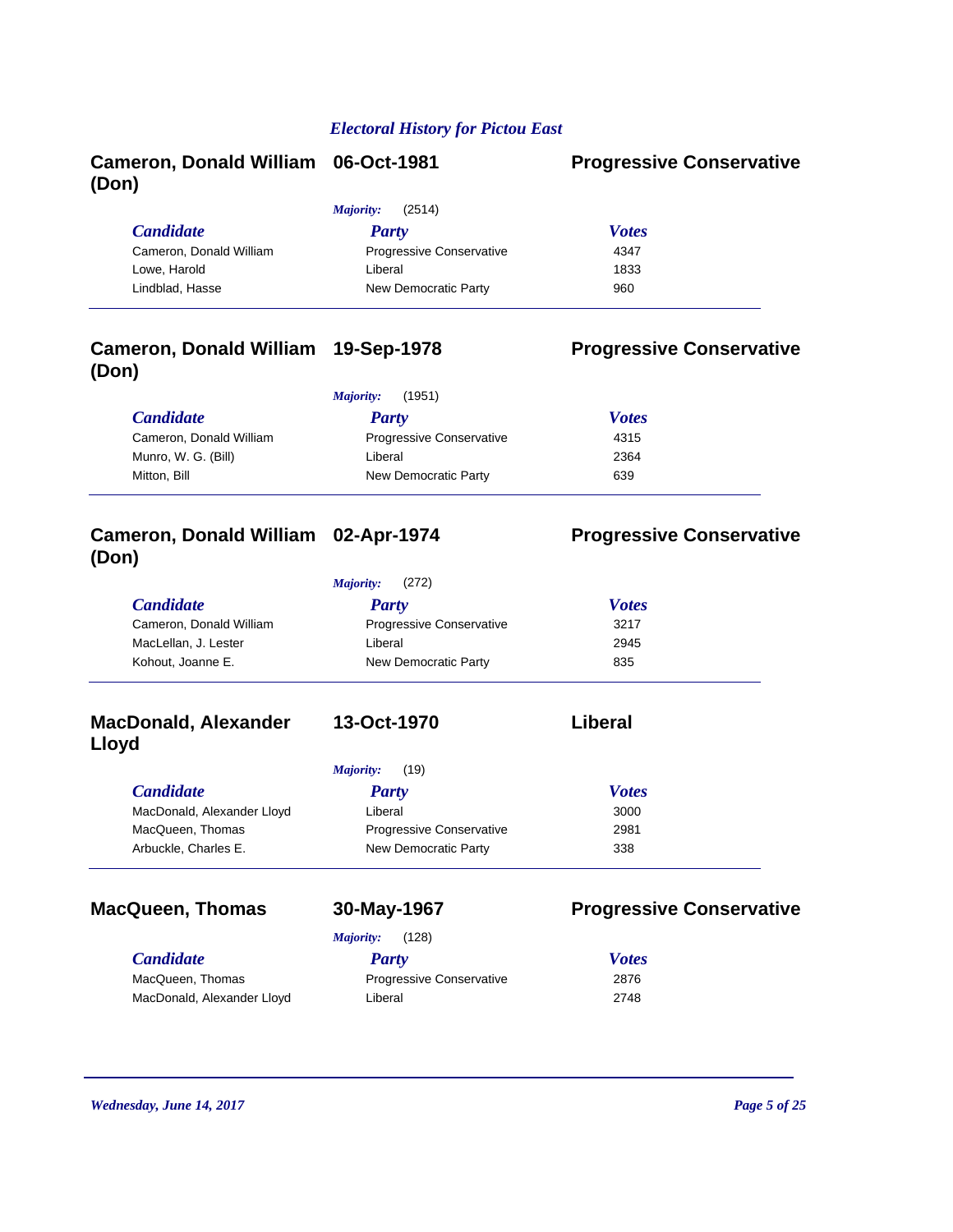| <b>MacDonald, Alexander</b><br>Lloyd | 08-Oct-1963                     | Liberal      |
|--------------------------------------|---------------------------------|--------------|
|                                      | (11)<br>Majority:               |              |
| <b>Candidate</b>                     | <b>Party</b>                    | <b>Votes</b> |
| MacDonald, Alexander Lloyd           | Liberal                         | 2660         |
| MacLean, John A.                     | <b>Progressive Conservative</b> | 2649         |
|                                      |                                 |              |
|                                      |                                 |              |

### **MacDonald, John William 07-Jun-1960 Liberal**

|                         | (144)<br>Majority:                                   |              |
|-------------------------|------------------------------------------------------|--------------|
| <i>Candidate</i>        | Party                                                | <b>Votes</b> |
| MacDonald, John William | Liberal                                              | 2568         |
| MacLeod, William Arthur | <b>Progressive Conservative</b>                      | 2424         |
| Hould. Barrie M.        | <b>CCF (Cooperative Commonwealth)</b><br>Federation) | 449          |

### MacLeod, William Arthur 30-Oct-1956 Progressive Conservative

## *Candidate Party Votes Majority:* (5) MacLeod, William Arthur Progressive Conservative 2754 MacDonald, John William 2749 Liberal

## **MacDonald, John William 26-May-1953 Liberal**

|                          | (89)<br><i>Majority:</i>                     |              |
|--------------------------|----------------------------------------------|--------------|
| <b>Candidate</b>         | Party                                        | <b>Votes</b> |
| MacDonald, John William  | Liberal                                      | 2681         |
| MacLeod, Williiam Arthur | Progressive Conservative                     | 2592         |
| Ryan, Joseph D.          | CCF (Cooperative Commonwealth<br>Federation) | 223          |

## **MacDonald, John William 09-Jun-1949 Liberal**

|                          | (239)<br>Majority:                                   |              |
|--------------------------|------------------------------------------------------|--------------|
| <i>Candidate</i>         | <b>Party</b>                                         | <b>Votes</b> |
| MacDonald, John William  | Liberal                                              | 2455         |
| MacLeod, Williiam Arthur | Progressive Conservative                             | 2216         |
| Ross, Collie G.          | <b>CCF (Cooperative Commonwealth)</b><br>Federation) | 603          |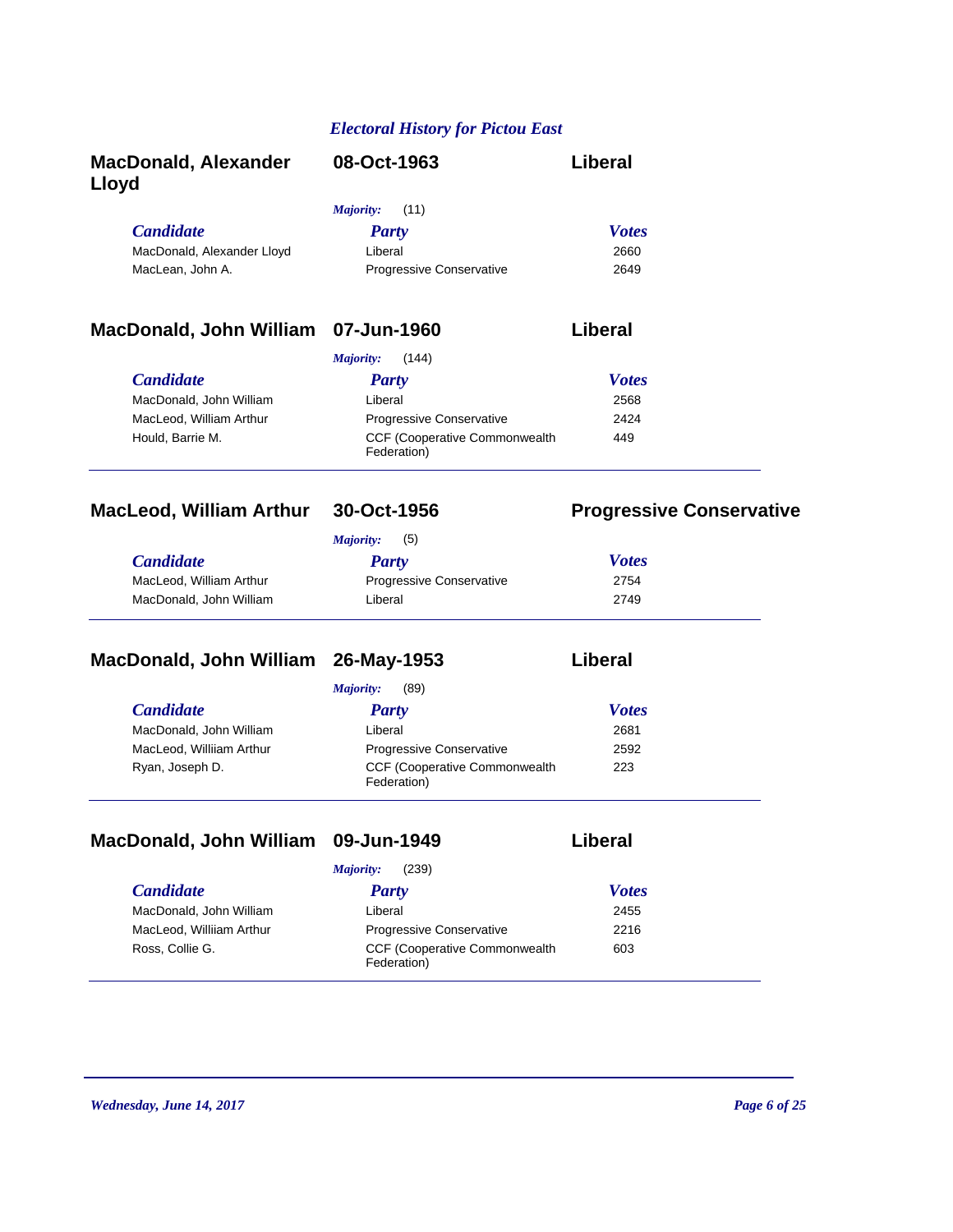# **Electoral History for Pictou County**

*Including Former Electoral District Names*



**Report Created for by the Nova Scotia Legislative Library**

*The returns as presented here are not official. Every effort has been made to make these results as accurate as possible. Return information was compiled from official electoral return reports and from newspapers of the day.*

*The number of votes is listed as 0 if there is no information or the candidate won by acclamation.*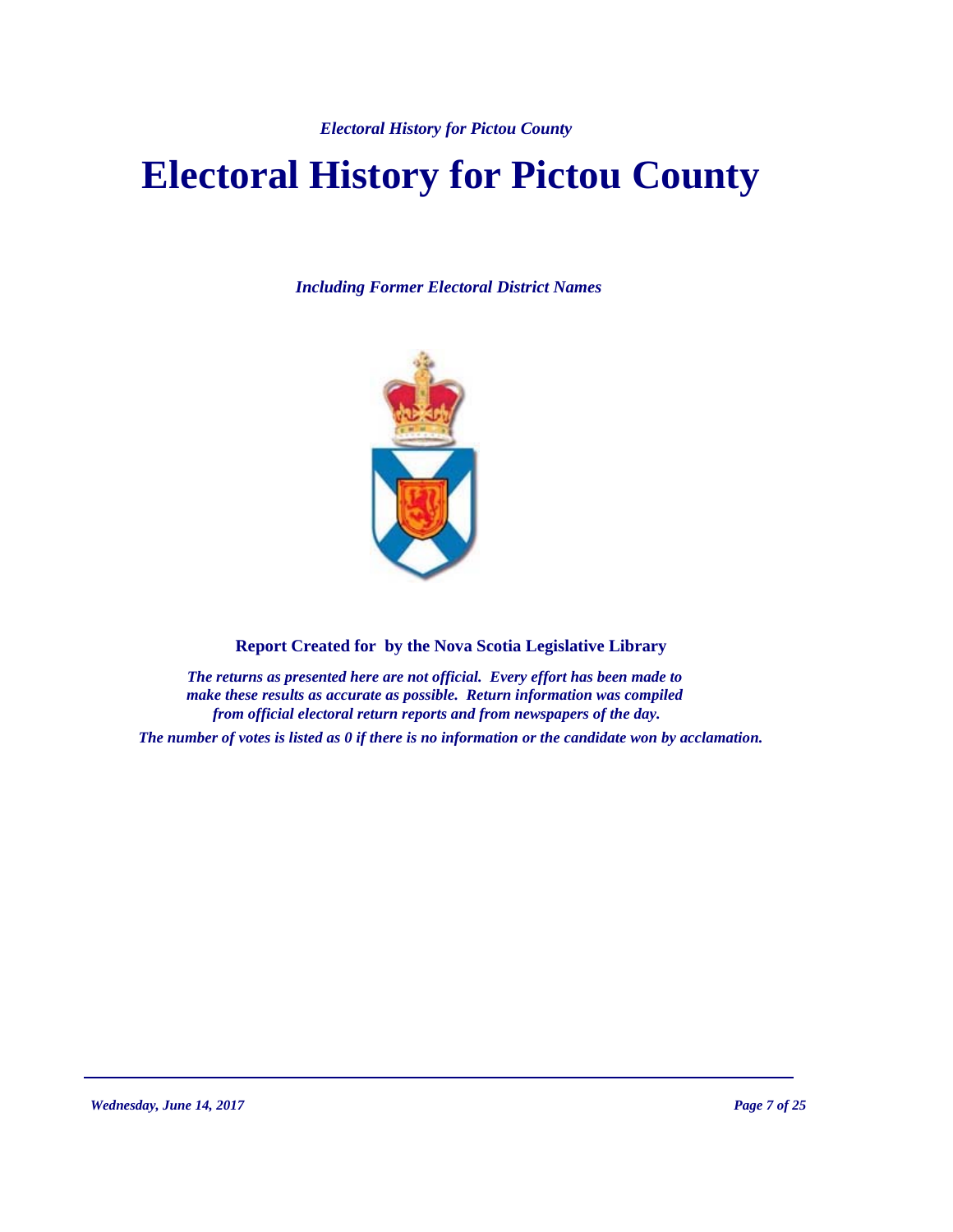## *Pictou County*

*Chapter 47 of the Statutes of Nova Scotia for 1948 Pictou County was divided into three electoral districts: Pictou West, Pictou East and Pictou Centre.* 

*Pictou West consisted of that portion of the County of Pictou contained in polling districts Two, Three, Four, Five, Six, Seven, Eight, Nine, Ten, Eleven, Twenty-six, Pictou Island and the Town of Pictou.*

*Pictou East consisted of that portion of the County of Pictou contained in polling districts One except Pictou Island, Twelve, Thirteen, Fourteen, Fifteen, Sixteen, Seventeen, Eighteen, Nineteen, Twenty, Twenty-one, Twenty-two, and Twenty-four.*

*Pictou Centre consisted of that portion of the County of Pictou contained in the towns of New Glasgow, Stellarton, Trenton and Westville.*

| <b>Member Elected</b>       | <b>Election Date</b>                                                          | <b>Party Elected</b> |
|-----------------------------|-------------------------------------------------------------------------------|----------------------|
| MacQuarrie, Josiah H.       | 23-Oct-1945                                                                   | <b>Liberal</b>       |
|                             | (2970)<br>Majority:                                                           |                      |
| <b>Candidate</b>            | <b>Party</b>                                                                  | <b>Votes</b>         |
| MacQuarrie, Josiah H.       | Liberal                                                                       | 10031                |
| DeWolfe, Alfred Bert        | Liberal                                                                       | 9020                 |
| Irish, Ernest George        | Progressive Conservative                                                      | 7061                 |
| MacGregor, John A.          | Progressive Conservative                                                      | 6704                 |
| Nicholson, Donald L.        | CCF (Cooperative Commonwealth<br>Federation)                                  | 1688                 |
| Dick, G. Miller             | CCF (Cooperative Commonwealth<br>Federation)                                  | 1576                 |
| White, George J.            | Labour                                                                        | 245                  |
|                             | MacQuarrie resigned upon appointment as justice of Supreme Court of NS, 1947. |                      |
| <b>DeWolfe, Alfred Bert</b> | 23-Oct-1945                                                                   | Liberal              |
|                             | (1959)<br>Majority:                                                           |                      |
| <b>Candidate</b>            | Party                                                                         | <b>Votes</b>         |
| MacQuarrie, Josiah H.       | Liberal                                                                       | 10031                |
| DeWolfe, Alfred Bert        | Liberal                                                                       | 9020                 |
| Irish, Ernest George        | Progressive Conservative                                                      | 7061                 |
| MacGregor, John A.          | Progressive Conservative                                                      | 6704                 |
| Nicholson, Donald L.        | CCF (Cooperative Commonwealth<br>Federation)                                  | 1688                 |
| Dick, G. Miller             | CCF (Cooperative Commonwealth<br>Federation)                                  | 1576                 |
| White, George J.            | Labour                                                                        | 245                  |

MacQuarrie resigned upon appointment as justice of Supreme Court of NS, 1947.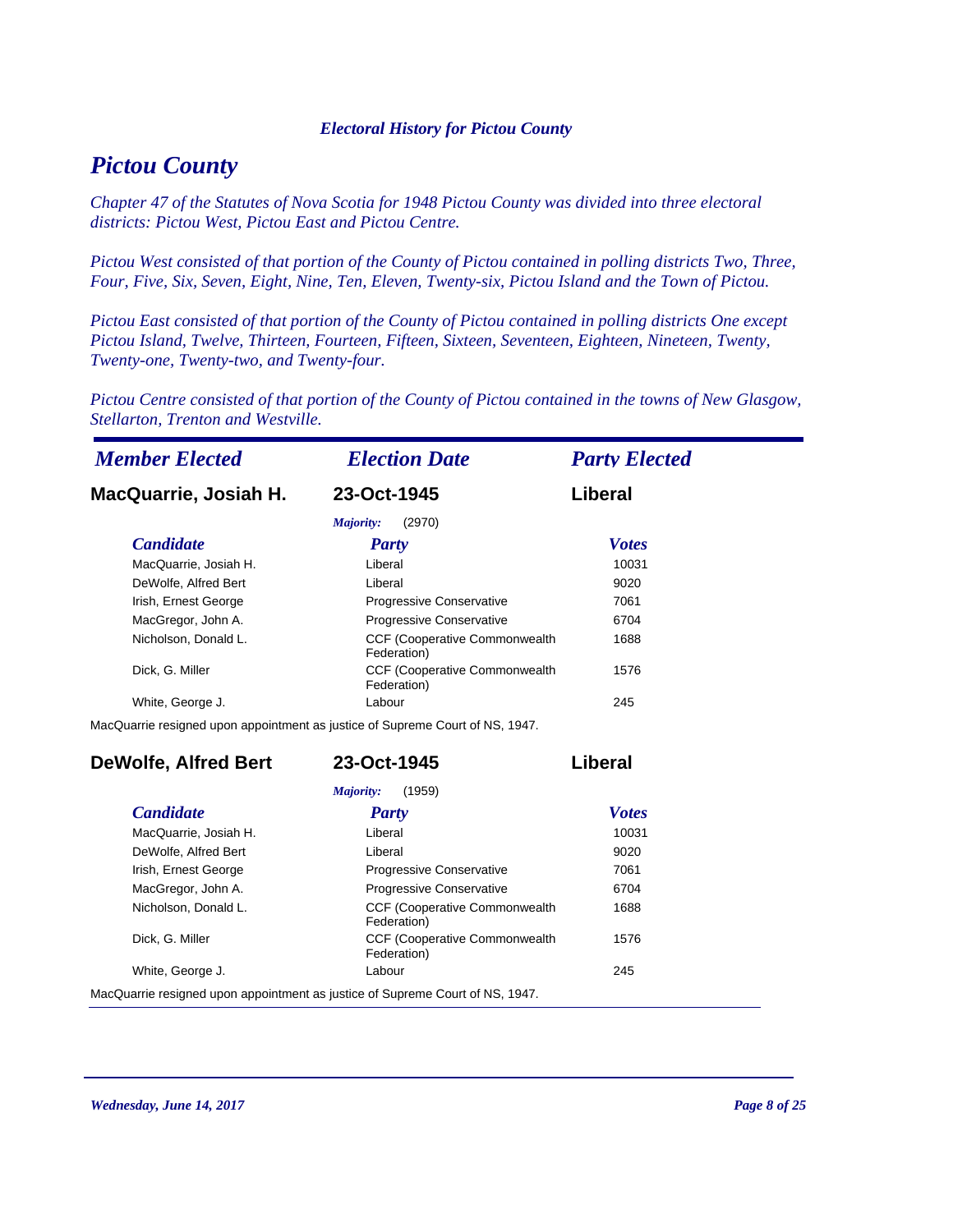| MacQuarrie, Josiah H.  | 28-Oct-1941                     | Liberal      |  |
|------------------------|---------------------------------|--------------|--|
|                        | (725)<br>Majority:              |              |  |
| <i>Candidate</i>       | Party                           | <b>Votes</b> |  |
| MacQuarrie, Josiah H.  | Liberal                         | 8780         |  |
| Irish, Ernest George   | <b>Progressive Conservative</b> | 8256         |  |
| Hayden, W. Thomas      | Progressive Conservative        | 8055         |  |
| Munro, Newton Goodwill | Liberal                         | 7562         |  |

## **Irish, Ernest George 28-Oct-1941 Progressive Conservative**

|                        | (201)<br>Majority:       |              |
|------------------------|--------------------------|--------------|
| <i>Candidate</i>       | <b>Party</b>             | <b>Votes</b> |
| MacQuarrie, Josiah H.  | Liberal                  | 8780         |
| Irish, Ernest George   | Progressive Conservative | 8256         |
| Hayden, W. Thomas      | Progressive Conservative | 8055         |
| Munro, Newton Goodwill | Liberal                  | 7562         |

## **Munro, Newton Goodwill 29-Jun-1937 Liberal**

|                        | (747)<br>Majority:              |              |
|------------------------|---------------------------------|--------------|
| <i>Candidate</i>       | Party                           | <b>Votes</b> |
| MacQuarrie, Josiah H.  | Liberal                         | 10149        |
| Munro, Newton Goodwill | Liberal                         | 9637         |
| MacGregor, John A.     | <b>Progressive Conservative</b> | 8890         |
| MacLeod, Rod H.        | <b>Progressive Conservative</b> | 8441         |

## **MacQuarrie, Josiah H. 29-Jun-1937 Liberal**

|                        | (1259)<br>Majority:      |              |
|------------------------|--------------------------|--------------|
| <i>Candidate</i>       | <b>Party</b>             | <b>Votes</b> |
| MacQuarrie, Josiah H.  | Liberal                  | 10149        |
| Munro, Newton Goodwill | Liberal                  | 9637         |
| MacGregor, John A.     | Progressive Conservative | 8890         |
| MacLeod, Rod H.        | Progressive Conservative | 8441         |
|                        |                          |              |

## **MacQuarrie, Josiah H. 22-Aug-1933 Liberal**

| 22-Aug-1933 |
|-------------|
|-------------|

| <b>Candidate</b>      | <b>Party</b>                | <b>Votes</b> |
|-----------------------|-----------------------------|--------------|
| MacQuarrie, Josiah H. | Liberal                     | 10887        |
| Fraser, Donald Fisher | Liberal                     | 10377        |
| McLeod, John W.       | Liberal Conservative        | 8861         |
| Doull, John           | <b>Liberal Conservative</b> | 8546         |

Fraser resigned April 23, 1937.

*Wednesday, June 14, 2017 Page 9 of 25*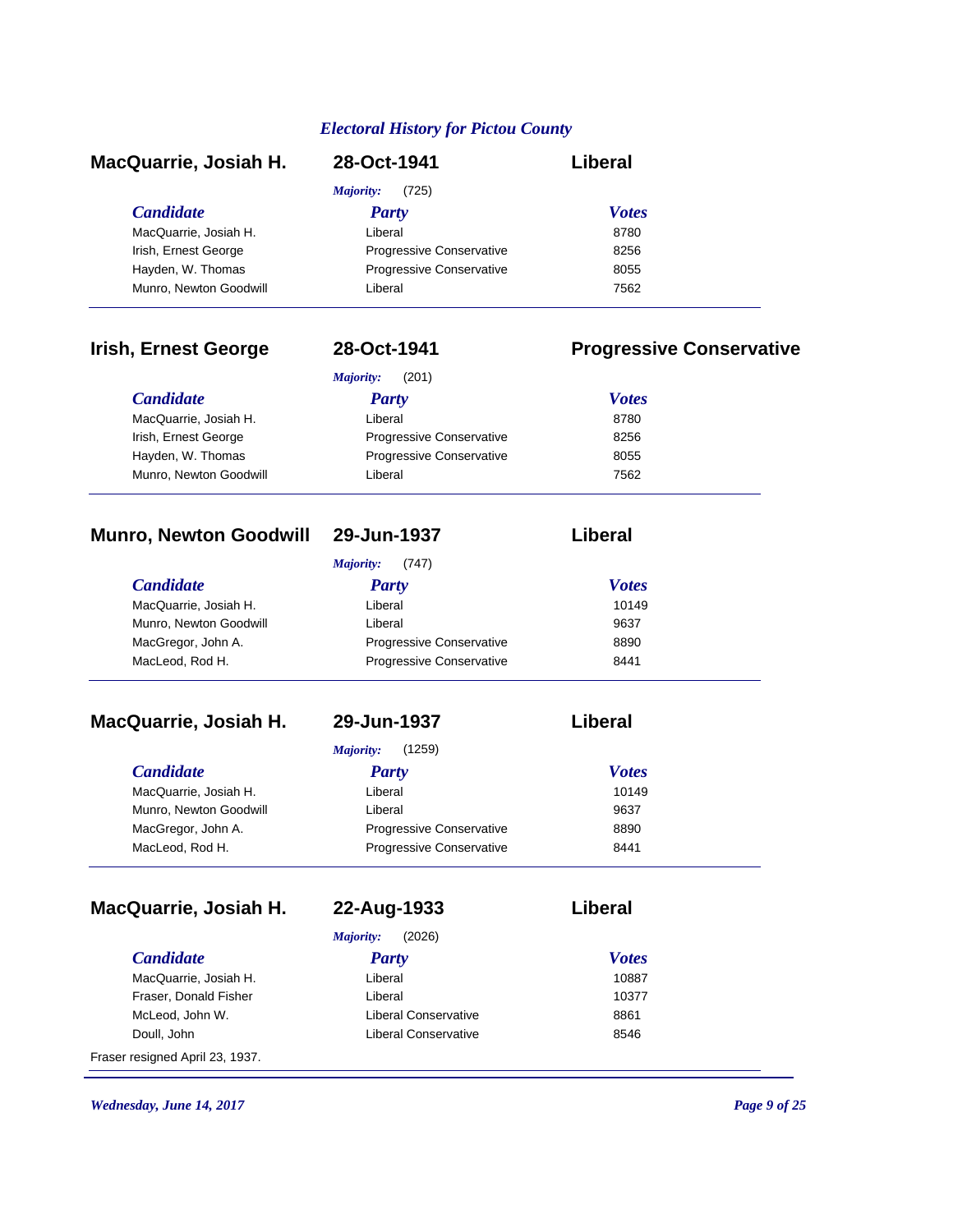| <b>Fraser, Donald Fisher</b>    | 22-Aug-1933                 | Liberal      |
|---------------------------------|-----------------------------|--------------|
|                                 | (1516)<br>Majority:         |              |
| <b>Candidate</b>                | <b>Party</b>                | <b>Votes</b> |
| MacQuarrie, Josiah H.           | Liberal                     | 10887        |
| Fraser, Donald Fisher           | Liberal                     | 10377        |
| McLeod, John W.                 | Liberal Conservative        | 8861         |
| Doull, John                     | <b>Liberal Conservative</b> | 8546         |
| Fraser resigned April 23, 1937. |                             |              |

## **MacQuarrie, Hugh Allan 01-Oct-1928 Liberal Conservative**

| <i>Candidate</i>        | Party                | <b>Votes</b> |
|-------------------------|----------------------|--------------|
| Doull, John             | Liberal Conservative | 7836         |
| Douglas, Robert Albert  | Liberal Conservative | 7572         |
| MacQuarrie, Hugh Allan  | Liberal Conservative | 7249         |
| Fraser, Donald Fisher   | Liberal              | 7052         |
| Logan, A. T.            | Liberal              | 6836         |
| Carruthers, Clifford E. | Liberal              | 6498         |

| Doull, John             | 01-Oct-1928          | <b>Liberal Conservative</b> |
|-------------------------|----------------------|-----------------------------|
|                         | (784)<br>Majority:   |                             |
| <b>Candidate</b>        | Party                | <b>Votes</b>                |
| Doull, John             | Liberal Conservative | 7836                        |
| Douglas, Robert Albert  | Liberal Conservative | 7572                        |
| MacQuarrie, Hugh Allan  | Liberal Conservative | 7249                        |
| Fraser, Donald Fisher   | Liberal              | 7052                        |
| Logan, A.T.             | Liberal              | 6836                        |
| Carruthers, Clifford E. | Liberal              | 6498                        |

## **Douglas, Robert Albert 01-Oct-1928 Liberal Conservative**

|                         | (520)<br>Majority:   |              |  |
|-------------------------|----------------------|--------------|--|
| <b>Candidate</b>        | <b>Party</b>         | <b>Votes</b> |  |
| Doull, John             | Liberal Conservative | 7836         |  |
| Douglas, Robert Albert  | Liberal Conservative | 7572         |  |
| MacQuarrie, Hugh Allan  | Liberal Conservative | 7249         |  |
| Fraser, Donald Fisher   | Liberal              | 7052         |  |
| Logan, A. T.            | Liberal              | 6836         |  |
| Carruthers, Clifford E. | Liberal              | 6498         |  |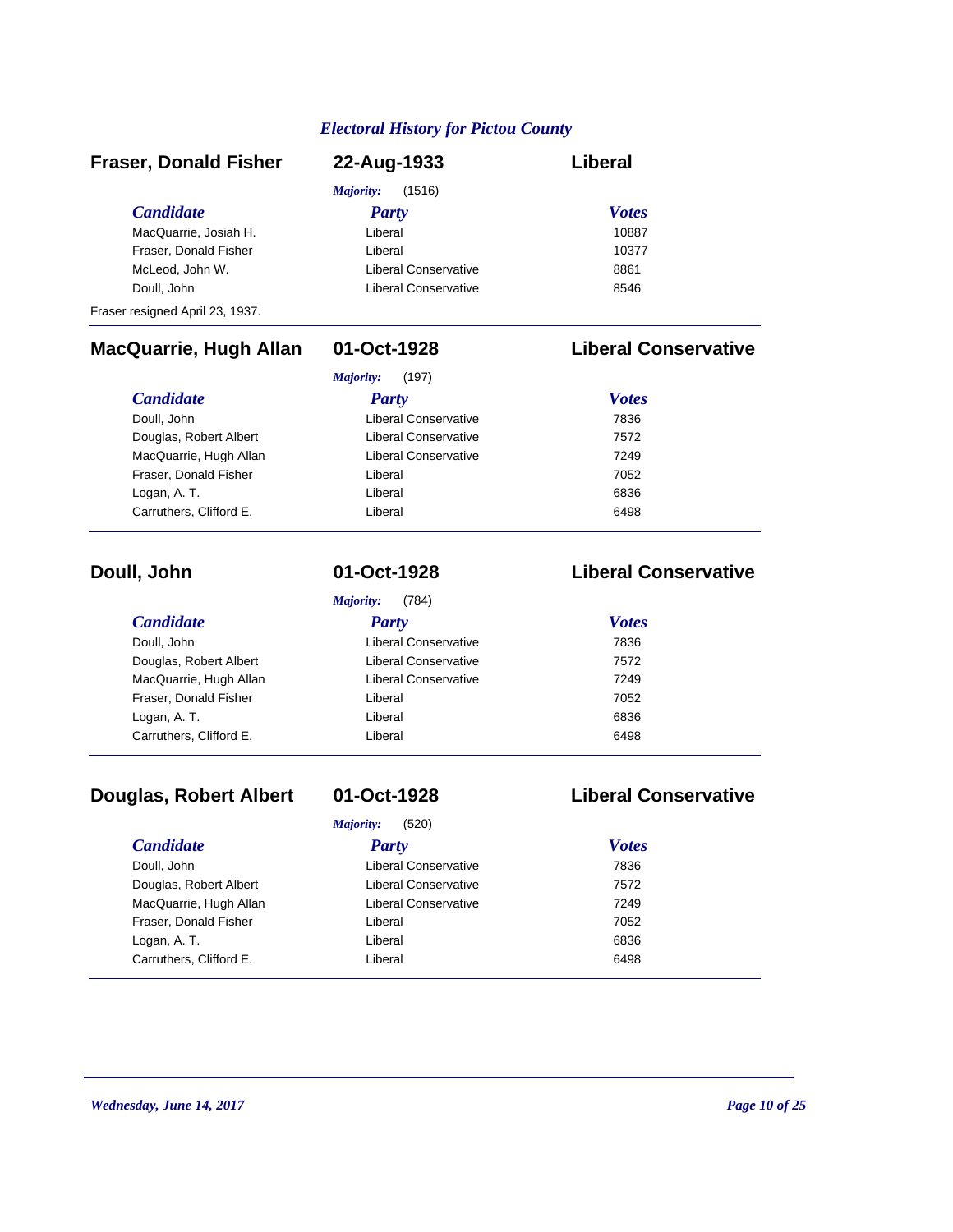## **MacQuarrie, Hugh Allan 25-Jun-1925 Liberal Conservative**

## $(2452)$

| <b>Party</b>         | <b>Votes</b>               |  |  |
|----------------------|----------------------------|--|--|
| Liberal Conservative | 9432                       |  |  |
| Liberal Conservative | 9053                       |  |  |
| Liberal Conservative | 9043                       |  |  |
| Liberal              | 5591                       |  |  |
| Liberal              | 5464                       |  |  |
| Liberal              | 5332                       |  |  |
| Labour               | 695                        |  |  |
| Labour               | 668                        |  |  |
| Labour               | 610                        |  |  |
|                      | <i>Majority:</i><br>(3452) |  |  |

## **Doull, John 25-Jun-1925 Liberal Conservative**

| (3841)<br>Majority:      |                      |              |  |
|--------------------------|----------------------|--------------|--|
| <i>Candidate</i>         | <b>Party</b>         | <b>Votes</b> |  |
| Doull, John              | Liberal Conservative | 9432         |  |
| Douglas, Robert Albert   | Liberal Conservative | 9053         |  |
| MacQuarrie, Hugh Allan   | Liberal Conservative | 9043         |  |
| McColl, Archibald        | Liberal              | 5591         |  |
| Macdonald, John Welsford | Liberal              | 5464         |  |
| Whitman, George W.       | Liberal              | 5332         |  |
| Murray, William          | Labour               | 695          |  |
| Calkin, J. G.            | Labour               | 668          |  |
| White, Joseph            | Labour               | 610          |  |

## **Douglas, Robert Albert 25-Jun-1925 Liberal Conservative**

| (3462)<br>Majority:      |                      |              |
|--------------------------|----------------------|--------------|
| <i>Candidate</i>         | Party                | <b>Votes</b> |
| Doull, John              | Liberal Conservative | 9432         |
| Douglas, Robert Albert   | Liberal Conservative | 9053         |
| MacQuarrie, Hugh Allan   | Liberal Conservative | 9043         |
| McColl, Archibald        | Liberal              | 5591         |
| Macdonald, John Welsford | Liberal              | 5464         |
| Whitman, George W.       | Liberal              | 5332         |
| Murray, William          | Labour               | 695          |
| Calkin, J. G.            | Labour               | 668          |
| White, Joseph            | Labour               | 610          |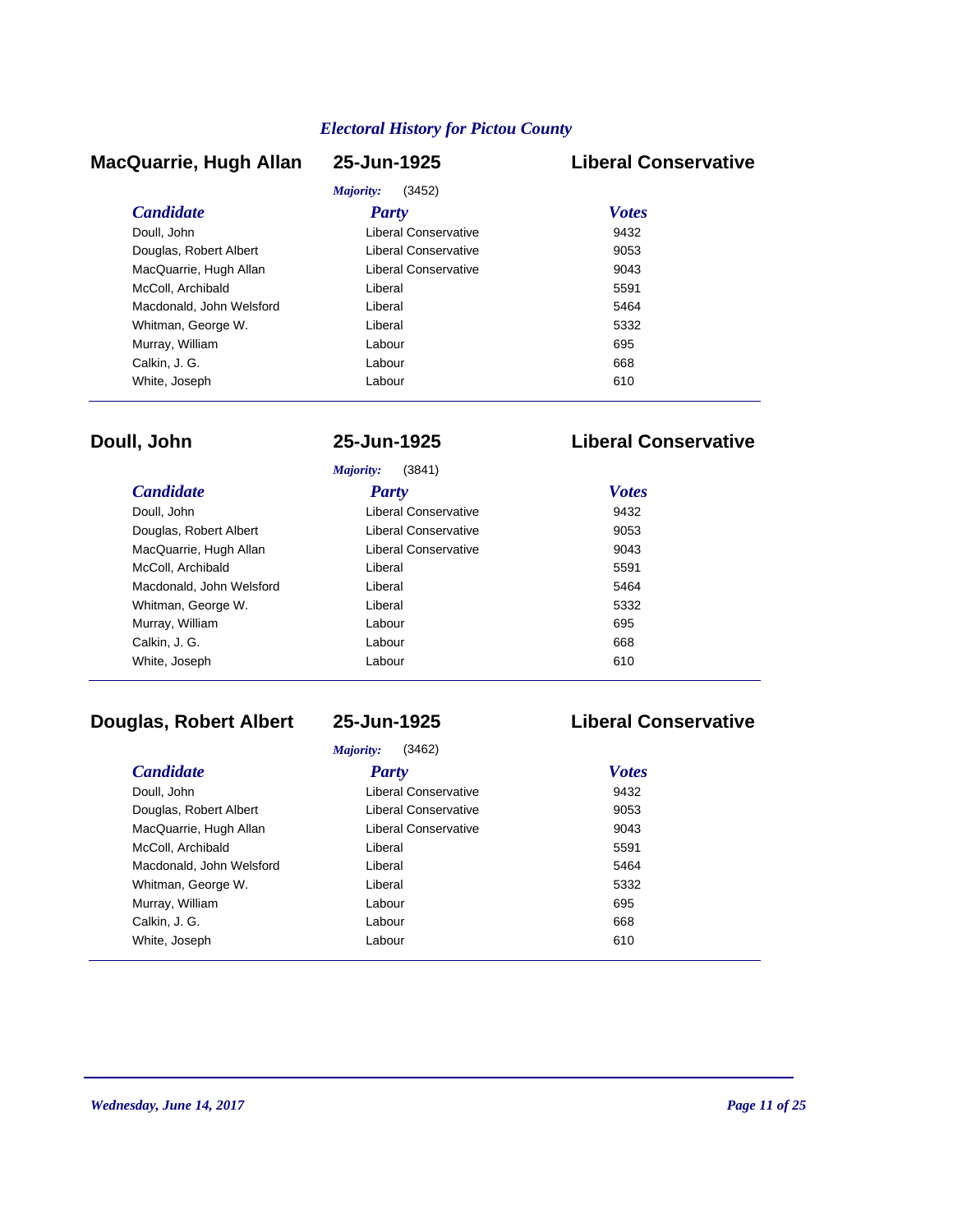**27-Jul-1920 Liberal**

## **McGregor, Robert Malcolm**

### **27-Jul-1920 Liberal**

| (44)<br>Majority:        |                             |              |
|--------------------------|-----------------------------|--------------|
| <b>Candidate</b>         | <b>Party</b>                | <b>Votes</b> |
| Graham, Robert Henry     | Liberal                     | 6696         |
| Macdonald, John Welsford | Liberal                     | 6287         |
| McGregor, Robert Malcolm | Liberal                     | 6056         |
| Fraser, Henry D.         | Labour                      | 6012         |
| MacKay, Alexander D.     | Farmers' Party              | 5984         |
| Bell, John               | <b>Liberal Conservative</b> | 4416         |
| Donaldson, Bertha A.     | Labour                      | 2930         |
|                          |                             |              |

McGregor died September 9, 1924.

## **Macdonald, John Welsford**

| (275)<br>Majority:               |                       |              |  |
|----------------------------------|-----------------------|--------------|--|
| <b>Candidate</b>                 | Party                 | <b>Votes</b> |  |
| Graham, Robert Henry             | Liberal               | 6696         |  |
| Macdonald, John Welsford         | Liberal               | 6287         |  |
| McGregor, Robert Malcolm         | Liberal               | 6056         |  |
| Fraser, Henry D.                 | Labour                | 6012         |  |
| MacKay, Alexander D.             | <b>Farmers' Party</b> | 5984         |  |
| Bell, John                       | Liberal Conservative  | 4416         |  |
| Donaldson, Bertha A.             | Labour                | 2930         |  |
| McGregor died September 9, 1924. |                       |              |  |

### **Graham, Robert Henry 27-Jul-1920 Liberal**

Graham, Robert Henry **668 Liberal** Macdonald, John Welsford **6287 Liberal** McGregor, Robert Malcolm 6056 Liberal Fraser, Henry D. 6012 Labour MacKay, Alexander D. 5984 Farmers' Party Bell, John Liberal Conservative Donaldson, Bertha A. 2930 Labour

McGregor died September 9, 1924.

*Majority:* (684)

| <b>Candidate</b>         | <b>Party</b>                | <b>Votes</b> |
|--------------------------|-----------------------------|--------------|
| Graham, Robert Henry     | Liberal                     | 6696         |
| Macdonald, John Welsford | Liberal                     | 6287         |
| McGregor, Robert Malcolm | Liberal                     | 6056         |
| Fraser, Henry D.         | Labour                      | 6012         |
| MacKay, Alexander D.     | Farmers' Party              | 5984         |
| Bell, John               | <b>Liberal Conservative</b> | 4416         |
| Donaldson, Bertha A.     | Labour                      | 2930         |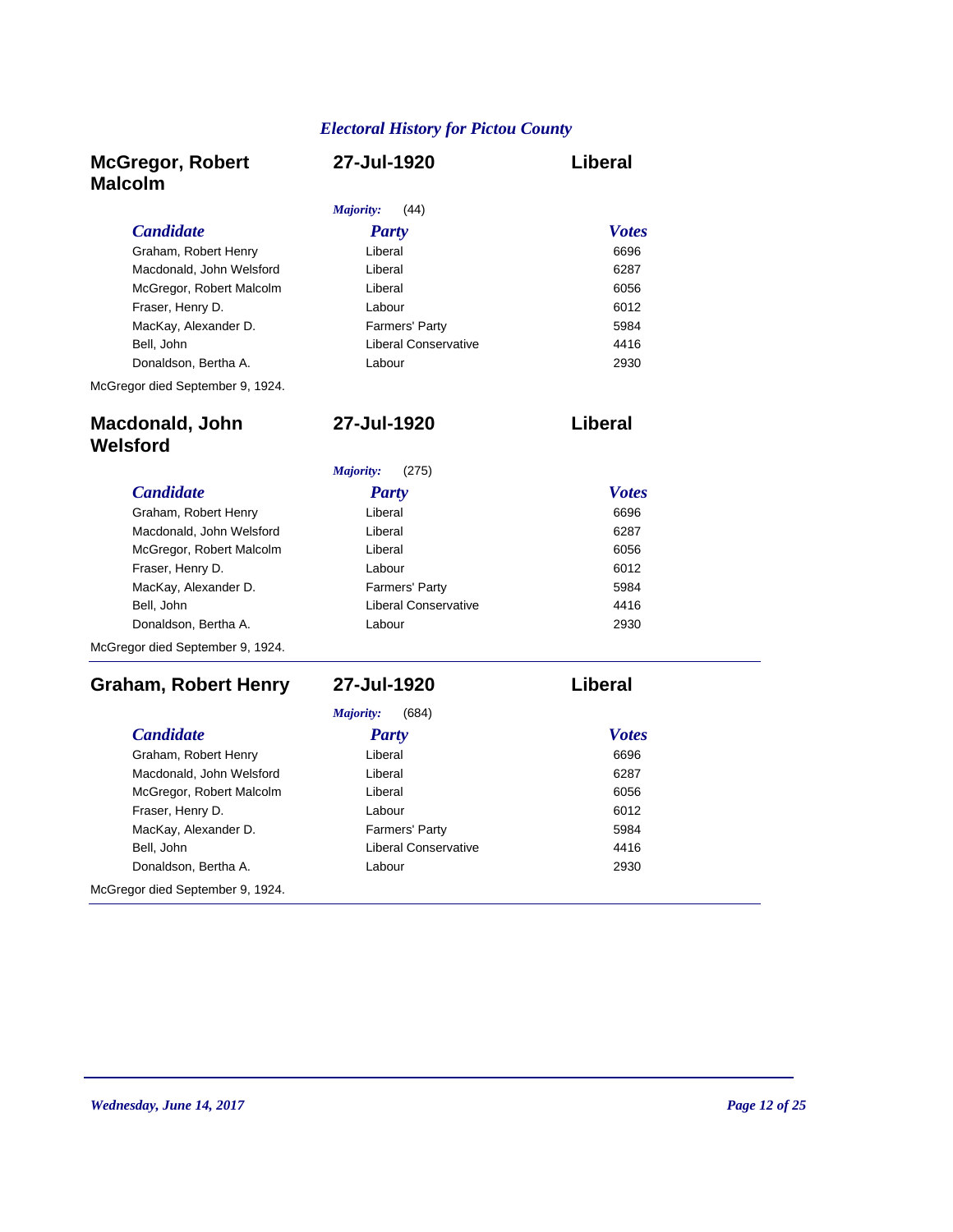### **McGregor, Robert Malcolm**

## **20-Jun-1916 Liberal**

| (345)<br><i>Majority:</i> |              |
|---------------------------|--------------|
| <b>Party</b>              | <b>Votes</b> |
| Liberal                   | 4555         |
| Liberal                   | 4512         |
| Liberal                   | 4309         |
| Liberal Conservative      | 4210         |
| Liberal Conservative      | 4165         |
| Liberal Conservative      | 3557         |
| Labour                    | 450          |
|                           |              |

MacKay resigned to contest the federal general election of December 1917.

| <b>Candidate</b>               | Party                | <b>Votes</b> |
|--------------------------------|----------------------|--------------|
|                                |                      |              |
| McGregor, Robert Malcolm       | Liberal              | 4555         |
| Graham, Robert Henry           | Liberal              | 4512         |
| MacKay, Robert Hugh            | Liberal              | 4309         |
| McKay, John W.                 | Liberal Conservative | 4210         |
| <b>Tanner, Charles Elliott</b> | Liberal Conservative | 4165         |
| Sutherland, J. William         | Liberal Conservative | 3557         |
| Strickland, John B.            | I abour              | 450          |

**MacKay, Robert Hugh 20-Jun-1916 Liberal**

MacKay resigned to contest the federal general election of December 1917.

### **Graham, Robert Henry 20-Jun-1916 Liberal**

| Majority:<br>(302)                                                        |                      |              |  |
|---------------------------------------------------------------------------|----------------------|--------------|--|
| <i>Candidate</i>                                                          | <b>Party</b>         | <b>Votes</b> |  |
| McGregor, Robert Malcolm                                                  | Liberal              | 4555         |  |
| Graham, Robert Henry                                                      | Liberal              | 4512         |  |
| MacKay, Robert Hugh                                                       | Liberal              | 4309         |  |
| McKay, John W.                                                            | Liberal Conservative | 4210         |  |
| <b>Tanner, Charles Elliott</b>                                            | Liberal Conservative | 4165         |  |
| Sutherland, J. William                                                    | Liberal Conservative | 3557         |  |
| Strickland, John B.                                                       | Labour               | 450          |  |
| MacKay resigned to contest the federal general election of December 1917. |                      |              |  |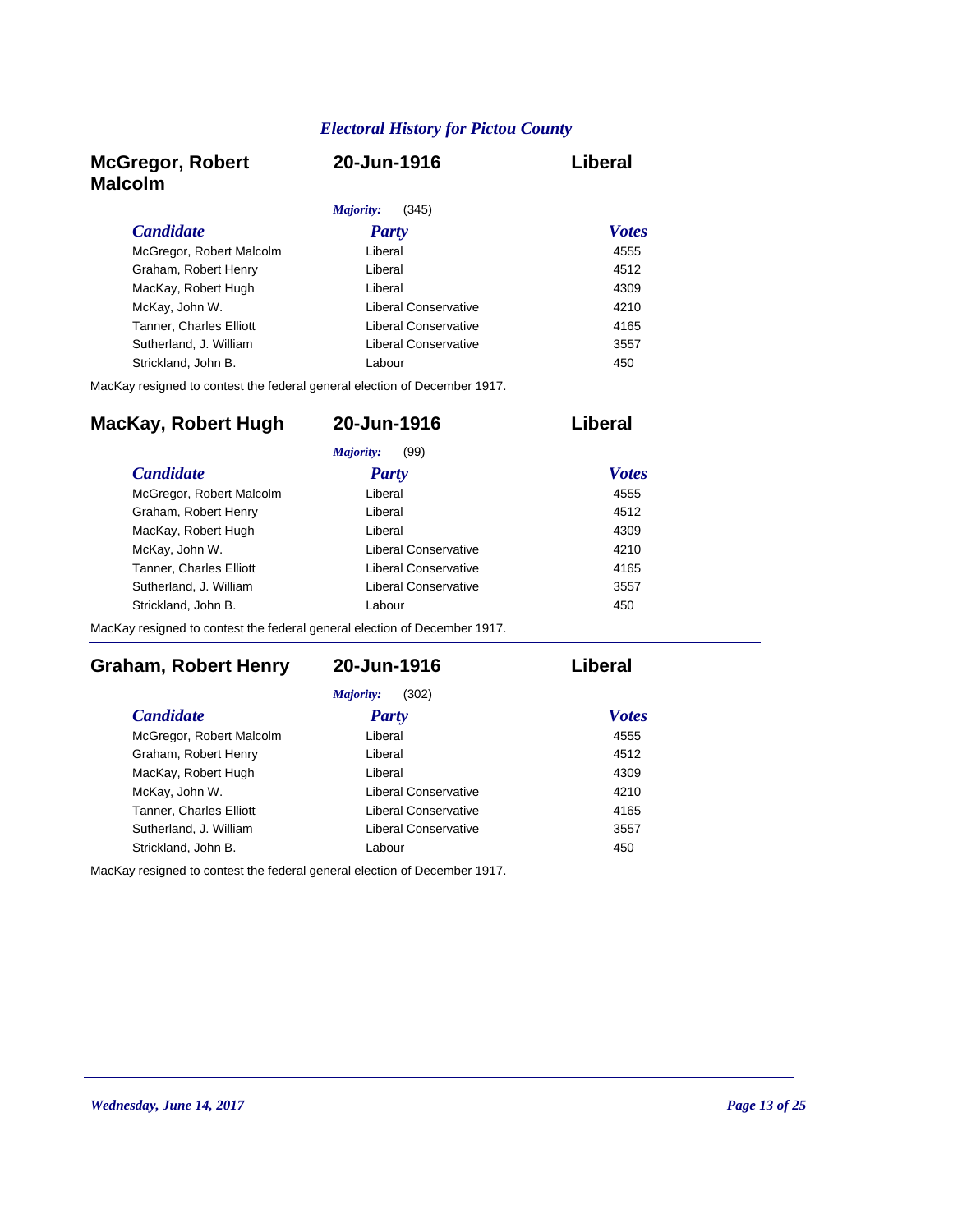### **Tanner, Charles Elliott 14-Jun-1911 Liberal Conservative**

#### $(107)$

| Party                | <b>Votes</b> |
|----------------------|--------------|
| Liberal              | 3929         |
| Liberal Conservative | 3788         |
| Liberal              | 3725         |
| Liberal Conservative | 3591         |
| Liberal Conservative | 3428         |
| Liberal              | 3299         |
| Labour               | 835          |
|                      |              |

## **McGregor, Robert Malcolm**

## **14-Jun-1911 Liberal**

*Majority:* (338)

| <b>Candidate</b>         | <b>Party</b>         | <b>Votes</b> |
|--------------------------|----------------------|--------------|
| McGregor, Robert Malcolm | Liberal              | 3929         |
| Tanner, Charles Elliott  | Liberal Conservative | 3788         |
| MacKay, Robert Hugh      | Liberal              | 3725         |
| Baillie, John McKay      | Liberal Conservative | 3591         |
| Robertson, S. G.         | Liberal Conservative | 3428         |
| MacKenzie, Archibald     | Liberal              | 3299         |
| Cosgrove, P. P.          | Labour               | 835          |
|                          |                      |              |

## **MacKay, Robert Hugh 14-Jun-1911 Liberal**

*Majority:* (134)

| $1/2$ $1/2$ $1/2$ $1/2$ $1/2$  |                             |              |  |
|--------------------------------|-----------------------------|--------------|--|
| <b>Candidate</b>               | <b>Party</b>                | <b>Votes</b> |  |
| McGregor, Robert Malcolm       | Liberal                     | 3929         |  |
| <b>Tanner, Charles Elliott</b> | Liberal Conservative        | 3788         |  |
| MacKay, Robert Hugh            | Liberal                     | 3725         |  |
| Baillie, John McKay            | <b>Liberal Conservative</b> | 3591         |  |
| Robertson, S. G.               | <b>Liberal Conservative</b> | 3428         |  |
| MacKenzie, Archibald           | Liberal                     | 3299         |  |
| Cosgrove, P. P.                | Labour                      | 835          |  |
|                                |                             |              |  |

## **MacKay, Robert Hugh 16-Feb-1909 (By-election) Liberal**

| Majority: | (155) |  |
|-----------|-------|--|
| Party     |       |  |

| <b>Candidate</b>        | Party                | <b>Votes</b> |
|-------------------------|----------------------|--------------|
| MacKay, Robert Hugh     | Liberal              | 3828         |
| Tanner, Charles Elliott | Liberal Conservative | 3673         |

*Wednesday, June 14, 2017 Page 14 of 25*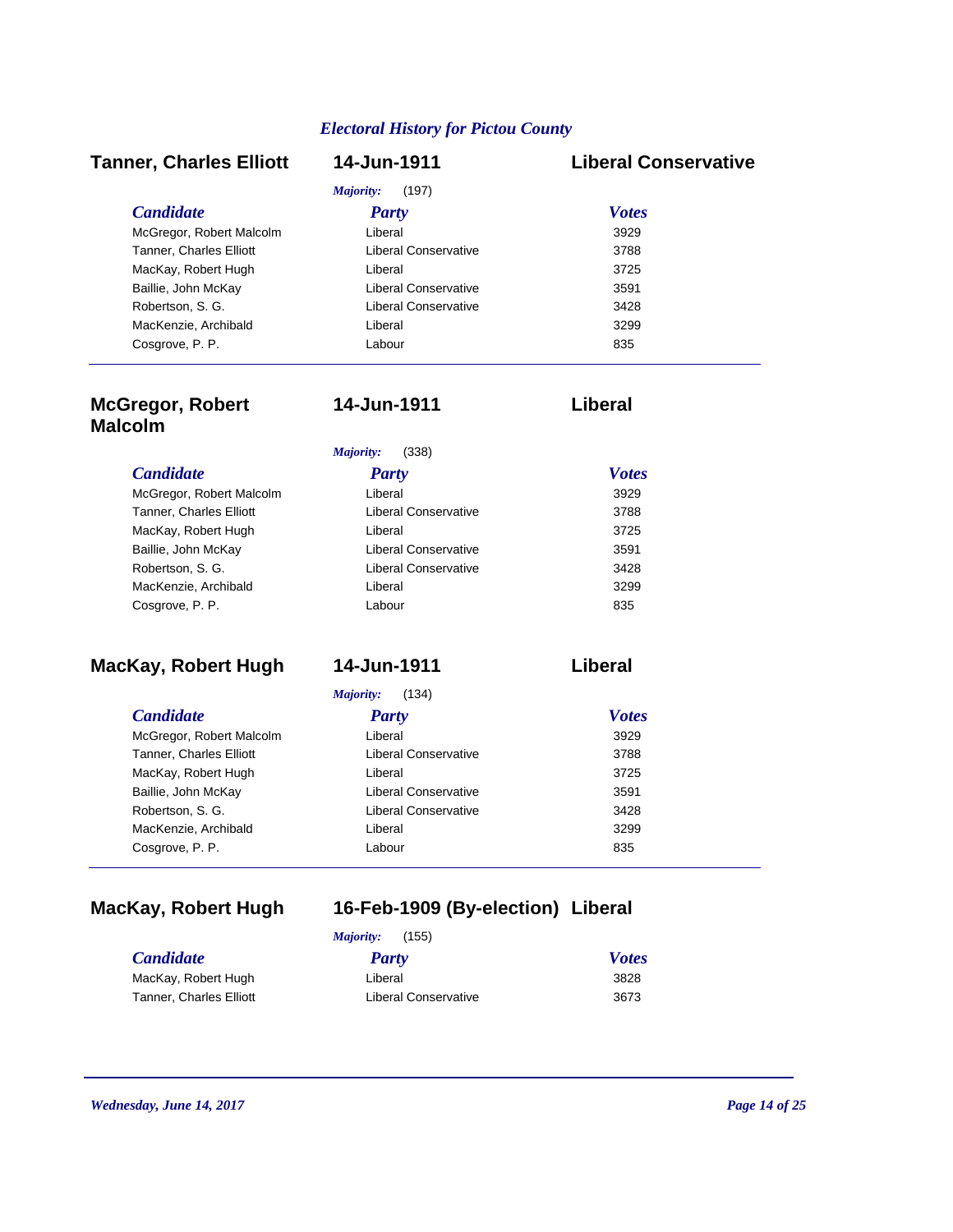## *Candidate Party Votes* **Tanner, Charles Elliott 20-Jun-1906 Liberal Conservative** *Majority:* (437) Tanner, Charles Elliott **1988** Liberal Conservative 3983 McGregor, Robert Malcolm 3832 Liberal Baillie, John McKay **3617** Liberal Conservative 3617 Patterson, George Geddie **3546** Liberal **Communist Communist Communist Communist Communist Communist Communist Communist Communist Communist Communist Communist Communist Communist Communist Communist Communist Communist C** MacKay, Robert Hugh **3546** Liberal **Communist Liberal** Munro, George E. **3372** Liberal Conservative **Conservative** 3372 Tanner resigned to contest federal general election of October 26, 1908. He was replaced by Robert H. MacKay.

| <b>McGregor, Robert</b><br><b>Malcolm</b> | 20-Jun-1906          | Liberal      |
|-------------------------------------------|----------------------|--------------|
|                                           | Majority:<br>(286)   |              |
| <i>Candidate</i>                          | Party                | <b>Votes</b> |
| Tanner, Charles Elliott                   | Liberal Conservative | 3983         |
| McGregor, Robert Malcolm                  | Liberal              | 3832         |
| Baillie, John McKay                       | Liberal Conservative | 3617         |
| MacKay, Robert Hugh                       | Liberal              | 3546         |
| Patterson, George Geddie                  | Liberal              | 3546         |
| Munro, George E.                          | Liberal Conservative | 3372         |

Tanner resigned to contest federal general election of October 26, 1908. He was replaced by Robert H. MacKay.

## **Baillie, John McKay 20-Jun-1906 Liberal Conservative**

|                                | (71)<br>Majority:    |              |
|--------------------------------|----------------------|--------------|
| <i>Candidate</i>               | <b>Party</b>         | <b>Votes</b> |
| <b>Tanner, Charles Elliott</b> | Liberal Conservative | 3983         |
| McGregor, Robert Malcolm       | Liberal              | 3832         |
| Baillie, John McKay            | Liberal Conservative | 3617         |
| Patterson, George Geddie       | Liberal              | 3546         |
| MacKay, Robert Hugh            | Liberal              | 3546         |
| Munro, George E.               | Liberal Conservative | 3372         |
|                                |                      |              |

Tanner resigned to contest federal general election of October 26, 1908. He was replaced by Robert H. MacKay.

### **McGregor, Robert Malcolm**

### **15-Dec-1904 (By-election) Liberal**

|                          | (219)<br>Majority:   |              |
|--------------------------|----------------------|--------------|
| <i><b>Candidate</b></i>  | Party                | <b>Votes</b> |
| McGregor, Robert Malcolm | Liberal              | 3517         |
| Bell, Adam Carr          | Liberal Conservative | 3298         |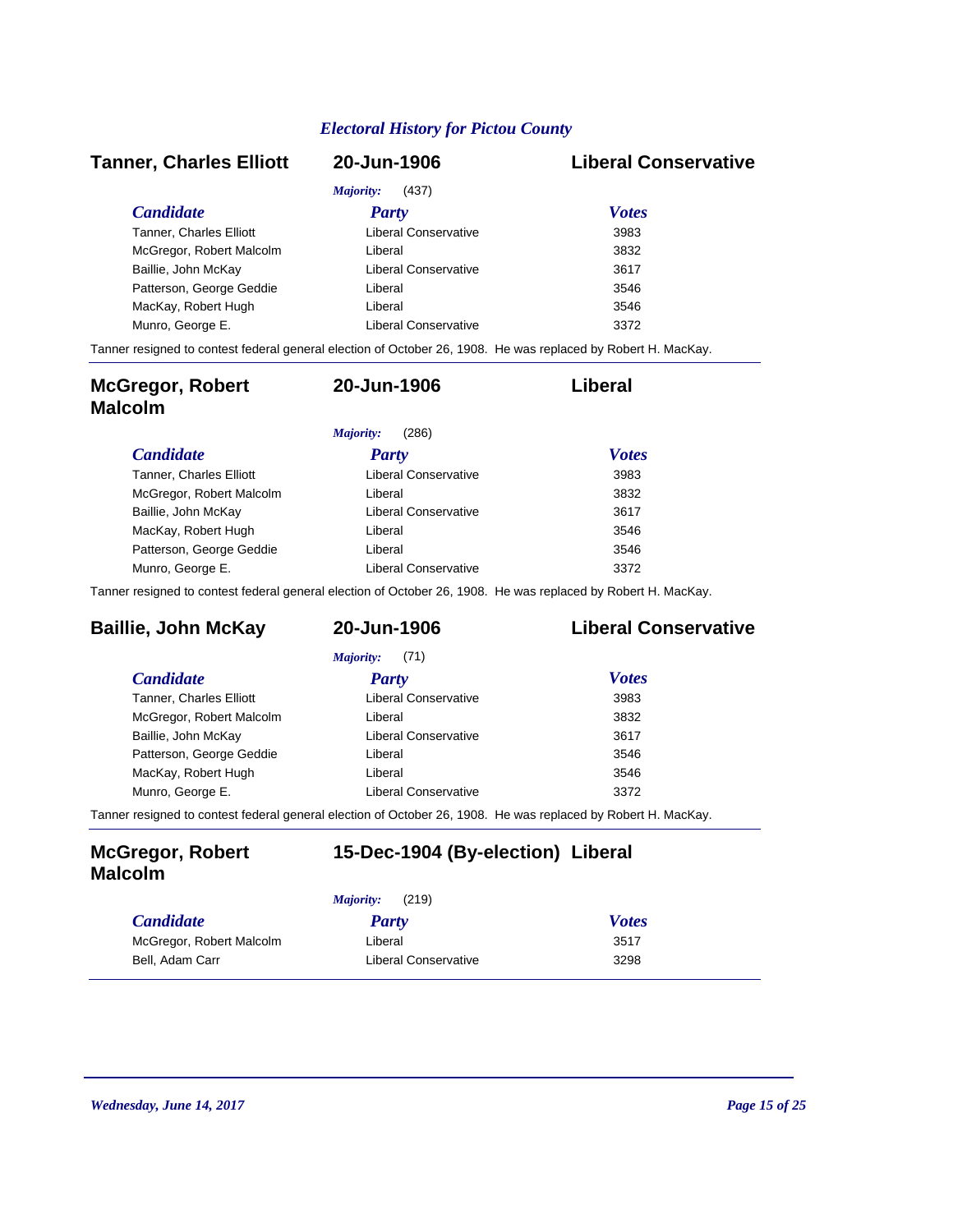| <b>Tanner, Charles Elliott</b>                              | 02-Oct-1901                 | <b>Liberal Conservative</b> |
|-------------------------------------------------------------|-----------------------------|-----------------------------|
|                                                             | Majority:<br>(9)            |                             |
| <b>Candidate</b>                                            | Party                       | <b>Votes</b>                |
| Macdonald, Edward Mortimer                                  | Liberal                     | 3703                        |
| Patterson, George Geddie                                    | Liberal                     | 3534                        |
| <b>Tanner, Charles Elliott</b>                              | <b>Liberal Conservative</b> | 3186                        |
| Dewar, Robert                                               | Liberal                     | 3157                        |
| Munro, George E.                                            | <b>Liberal Conservative</b> | 3011                        |
| Cameron, William                                            | <b>Liberal Conservative</b> | 1377                        |
| Macdonald resigned to contest the federal general election. |                             |                             |
| Patterson, George Geddie 02-Oct-1901                        |                             | Liberal                     |
|                                                             | Majority:<br>(357)          |                             |
| <b>Candidate</b>                                            | <b>Party</b>                | <b>Votes</b>                |
| Macdonald, Edward Mortimer                                  | Liberal                     | 3703                        |
| Patterson, George Geddie                                    | Liberal                     | 3534                        |
| <b>Tanner, Charles Elliott</b>                              | <b>Liberal Conservative</b> | 3186                        |
| Dewar, Robert                                               | Liberal                     | 3157                        |
| Munro, George E.                                            | <b>Liberal Conservative</b> | 3011                        |
| Cameron, William                                            | <b>Liberal Conservative</b> | 1377                        |
| Macdonald resigned to contest the federal general election. |                             |                             |
| <b>Macdonald, Edward</b><br><b>Mortimer</b>                 | 02-Oct-1901                 | Liberal                     |
|                                                             | (526)<br>Majority:          |                             |
| <b>Candidate</b>                                            | <b>Party</b>                | <b>Votes</b>                |
| Macdonald, Edward Mortimer                                  | Liberal                     | 3703                        |
| Patterson, George Geddie                                    | Liberal                     | 3534                        |
| Tanner, Charles Elliott                                     | <b>Liberal Conservative</b> | 3186                        |
| Dewar, Robert                                               | Liberal                     | 3157                        |
| Munro, George E.                                            | <b>Liberal Conservative</b> | 3011                        |
| Cameron, William                                            | <b>Liberal Conservative</b> | 1377                        |
| Macdonald resigned to contest the federal general election. |                             |                             |
|                                                             |                             |                             |

## **Tanner, Charles Elliott 12-Dec-1900 (By-election) Liberal Conservative**

|                                          | (Acclamation)<br><i>Majority:</i> |              |
|------------------------------------------|-----------------------------------|--------------|
| <i>Candidate</i>                         | Party                             | <b>Votes</b> |
| <b>Tanner, Charles Elliott</b>           | Liberal Conservative              | 0            |
| Macdonald, Edward Mortimer               | Liberal                           | 0            |
| Tanner and Macdonald won by acclamation. |                                   |              |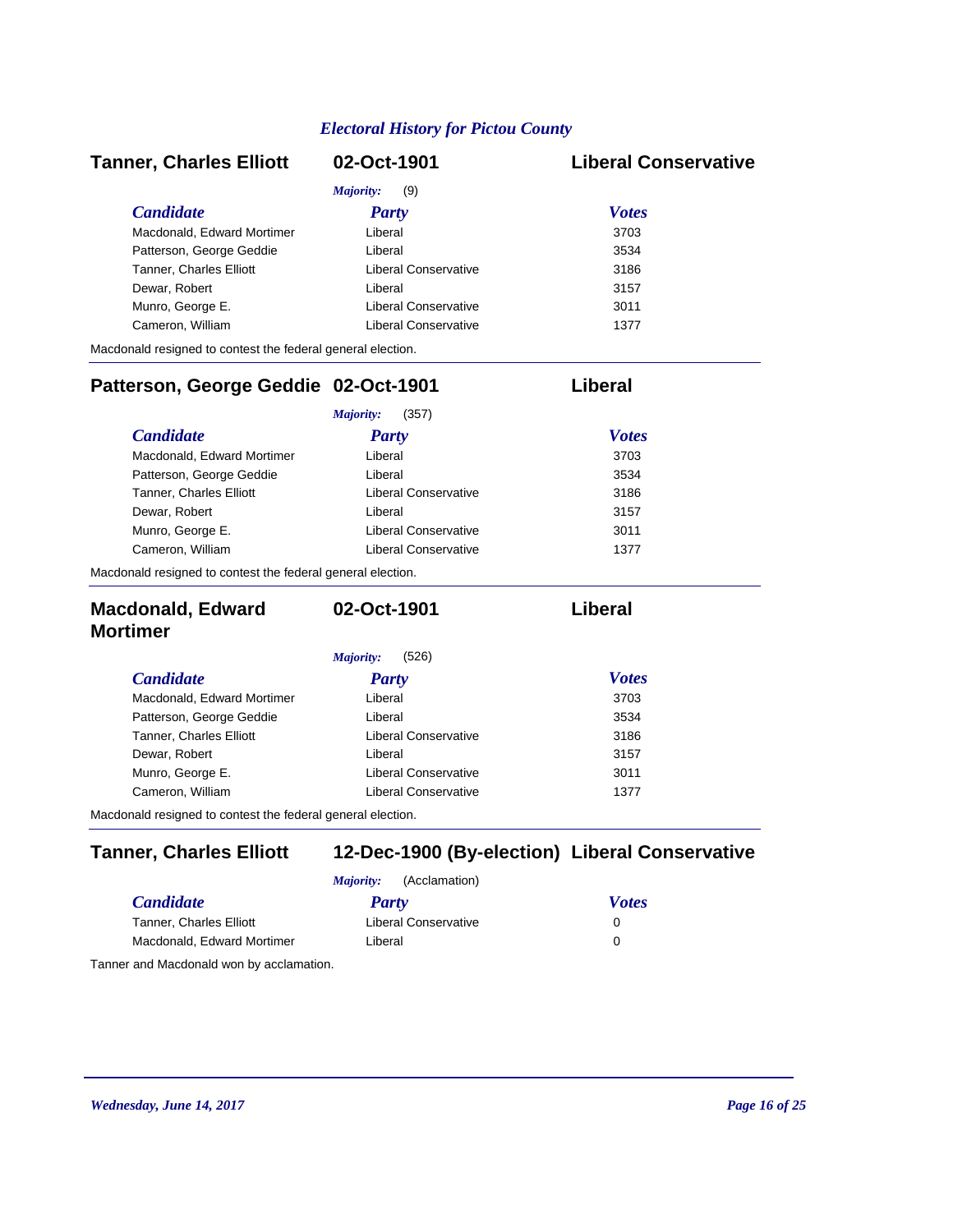| <b>Macdonald, Edward</b><br><b>Mortimer</b> | 12-Dec-1900 (By-election) Liberal |                                                                                                                       |
|---------------------------------------------|-----------------------------------|-----------------------------------------------------------------------------------------------------------------------|
|                                             | (Acclamation)<br>Majority:        |                                                                                                                       |
| <b>Candidate</b>                            | Party                             | <b>Votes</b>                                                                                                          |
| Tanner, Charles Elliott                     | Liberal Conservative              | 0                                                                                                                     |
| Macdonald, Edward Mortimer                  | Liberal                           | 0                                                                                                                     |
| Tanner and Macdonald won by acclamation.    |                                   |                                                                                                                       |
| <b>McGregor, James</b>                      | 20-Apr-1897                       | Liberal                                                                                                               |
| Drummond                                    |                                   |                                                                                                                       |
|                                             | (157)<br>Majority:                |                                                                                                                       |
| <b>Candidate</b>                            | <b>Party</b>                      | <b>Votes</b>                                                                                                          |
| McGregor, James Drummond                    | Liberal                           | 3456                                                                                                                  |
| Macdonald, Edward Mortimer                  | Liberal                           | 3422                                                                                                                  |
| Fitzpatrick, Matthew Henry                  | Liberal Conservative              | 3314                                                                                                                  |
| McIntosh, John                              | Liberal                           | 3299                                                                                                                  |
| <b>Tanner, Charles Elliott</b>              | Liberal Conservative              | 3289                                                                                                                  |
| Cameron, William                            | Liberal Conservative              | 3262                                                                                                                  |
| Charles Tanner, Macdonald was re-elected.   |                                   | Macdonald and McGregor resigned to contest the federal general election of November 7, 1900. McGregor was replaced by |

| <b>Macdonald, Edward</b><br><b>Mortimer</b> | 20-Apr-1897          | Liberal      |
|---------------------------------------------|----------------------|--------------|
|                                             | (123)<br>Majority:   |              |
| <i>Candidate</i>                            | <b>Party</b>         | <b>Votes</b> |
| McGregor, James Drummond                    | Liberal              | 3456         |
| Macdonald, Edward Mortimer                  | Liberal              | 3422         |
| Fitzpatrick, Matthew Henry                  | Liberal Conservative | 3314         |
| McIntosh, John                              | Liberal              | 3299         |
| Tanner, Charles Elliott                     | Liberal Conservative | 3289         |
| Cameron, William                            | Liberal Conservative | 3262         |

Macdonald and McGregor resigned to contest the federal general election of November 7, 1900. McGregor was replaced by Charles Tanner, Macdonald was re-elected.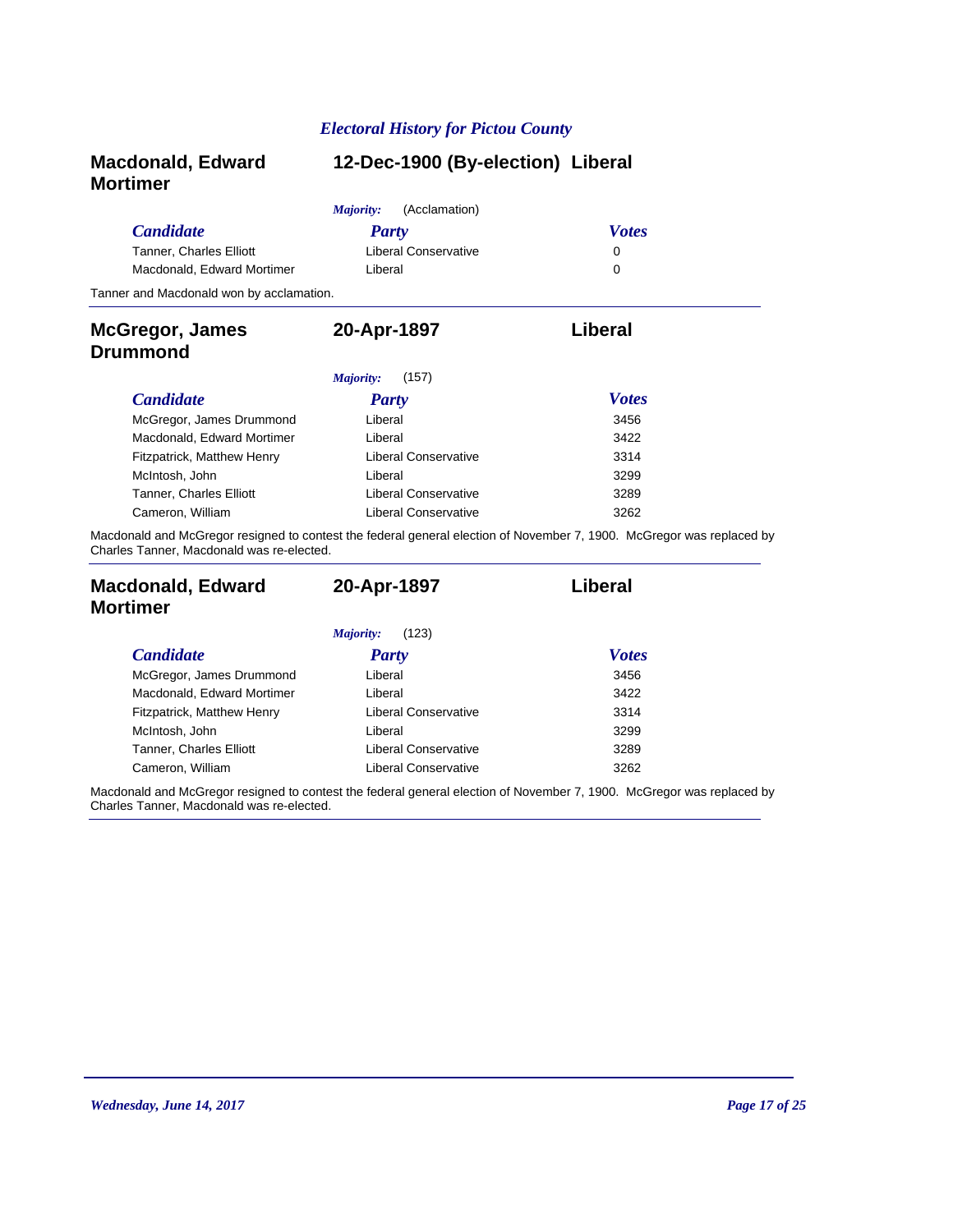## **Fitzpatrick, Matthew Henry**

#### **20-Apr-1897 Liberal Conservative**

| (15)<br>Majority:              |                      |              |  |
|--------------------------------|----------------------|--------------|--|
| <i>Candidate</i>               | Party                | <b>Votes</b> |  |
| McGregor, James Drummond       | Liberal              | 3456         |  |
| Macdonald, Edward Mortimer     | Liberal              | 3422         |  |
| Fitzpatrick, Matthew Henry     | Liberal Conservative | 3314         |  |
| McIntosh, John                 | Liberal              | 3299         |  |
| <b>Tanner, Charles Elliott</b> | Liberal Conservative | 3289         |  |
| Cameron, William               | Liberal Conservative | 3262         |  |

Macdonald and McGregor resigned to contest the federal general election of November 7, 1900. McGregor was replaced by Charles Tanner, Macdonald was re-elected.

| <b>Tanner, Charles Elliott</b> | 15-Mar-1894          | <b>Liberal Conservative</b> |
|--------------------------------|----------------------|-----------------------------|
|                                | (244)<br>Majority:   |                             |
| <b>Candidate</b>               | Party                | <b>Votes</b>                |
| Cameron, William               | Liberal Conservative | 3254                        |
| <b>Tanner, Charles Elliott</b> | Liberal Conservative | 3236                        |
| Grant, Alexander               | Liberal Conservative | 3109                        |
| McGregor, James Drummond       | Liberal              | 2992                        |
| Macdonald, Edward Mortimer     | Liberal              | 2797                        |
| Oliver, J. F.                  | Liberal              | 2759                        |

## **Grant, Alexander 15-Mar-1894 Liberal Conservative**

*Majority:* (117)

| <b>Candidate</b>               | <b>Party</b>         | <b>Votes</b> |
|--------------------------------|----------------------|--------------|
| Cameron, William               | Liberal Conservative | 3254         |
| <b>Tanner, Charles Elliott</b> | Liberal Conservative | 3236         |
| Grant, Alexander               | Liberal Conservative | 3109         |
| McGregor, James Drummond       | Liberal              | 2992         |
| Macdonald, Edward Mortimer     | Liberal              | 2797         |
| Oliver, J. F.                  | Liberal              | 2759         |

#### **Cameron, William 15-Mar-1894 Liberal Conservative**

#### *Majority:* (262)

#### *Candidate Party Votes* Cameron, William 3254 Liberal Conservative Tanner, Charles Elliott 3236 Liberal Conservative Grant, Alexander **3109** Liberal Conservative 3109 McGregor, James Drummond 2992 Liberal Macdonald, Edward Mortimer Liberal Liberal 2797

# Oliver, J. F. 2759

*Wednesday, June 14, 2017 Page 18 of 25*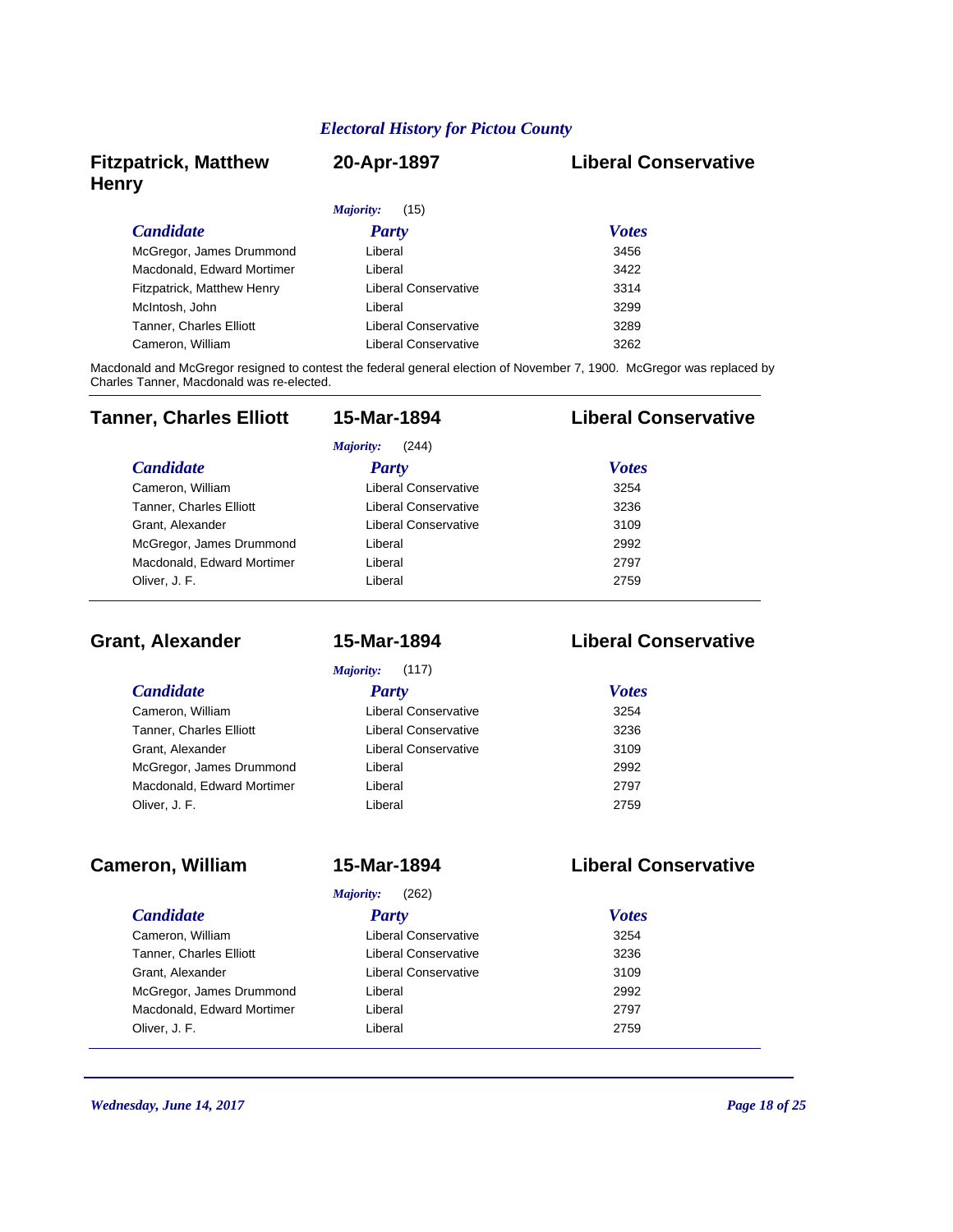### **McGregor, James Drummond**

| 21-May-1890 | Liberal |
|-------------|---------|
|-------------|---------|

| (50)<br>Majority:    |              |  |  |
|----------------------|--------------|--|--|
| <b>Party</b>         | <b>Votes</b> |  |  |
| Liberal Conservative | 2897         |  |  |
| Liberal              | 2885         |  |  |
| Liberal Conservative | 2883         |  |  |
| Liberal Conservative | 2835         |  |  |
| Independent          | 2764         |  |  |
| Liberal              | 2728         |  |  |
|                      |              |  |  |

## **Grant, Alexander 21-May-1890 Liberal Conservative**

| <i>Candidate</i>               | <b>Party</b>         | <b>Votes</b> |
|--------------------------------|----------------------|--------------|
| Cameron, William               | Liberal Conservative | 2897         |
| McGregor, James Drummond       | Liberal              | 2885         |
| Grant, Alexander               | Liberal Conservative | 2883         |
| <b>Tanner, Charles Elliott</b> | Liberal Conservative | 2835         |
| Drummond, Robert               | Independent          | 2764         |
| Yorston, John                  | Liberal              | 2728         |

## **Cameron, William 21-May-1890 Liberal Conservative**

*Majority:* (62)

| <i>Candidate</i>               | Party                       | <b>Votes</b> |
|--------------------------------|-----------------------------|--------------|
| Cameron, William               | <b>Liberal Conservative</b> | 2897         |
| McGregor, James Drummond       | Liberal                     | 2885         |
| Grant, Alexander               | <b>Liberal Conservative</b> | 2883         |
| <b>Tanner, Charles Elliott</b> | <b>Liberal Conservative</b> | 2835         |
| Drummond, Robert               | Independent                 | 2764         |
| Yorston, John                  | Liberal                     | 2728         |

## **Cameron, William 08-Mar-1887 (By-election) Liberal Conservative**

|                  |       | <i>Majority:</i> (Acclamation) |              |
|------------------|-------|--------------------------------|--------------|
| <b>Candidate</b> | Party |                                | <b>Votes</b> |
| Cameron, William |       | Liberal Conservative           | $\mathbf{0}$ |
| $\sim$           |       |                                |              |

William Cameron won by acclamation.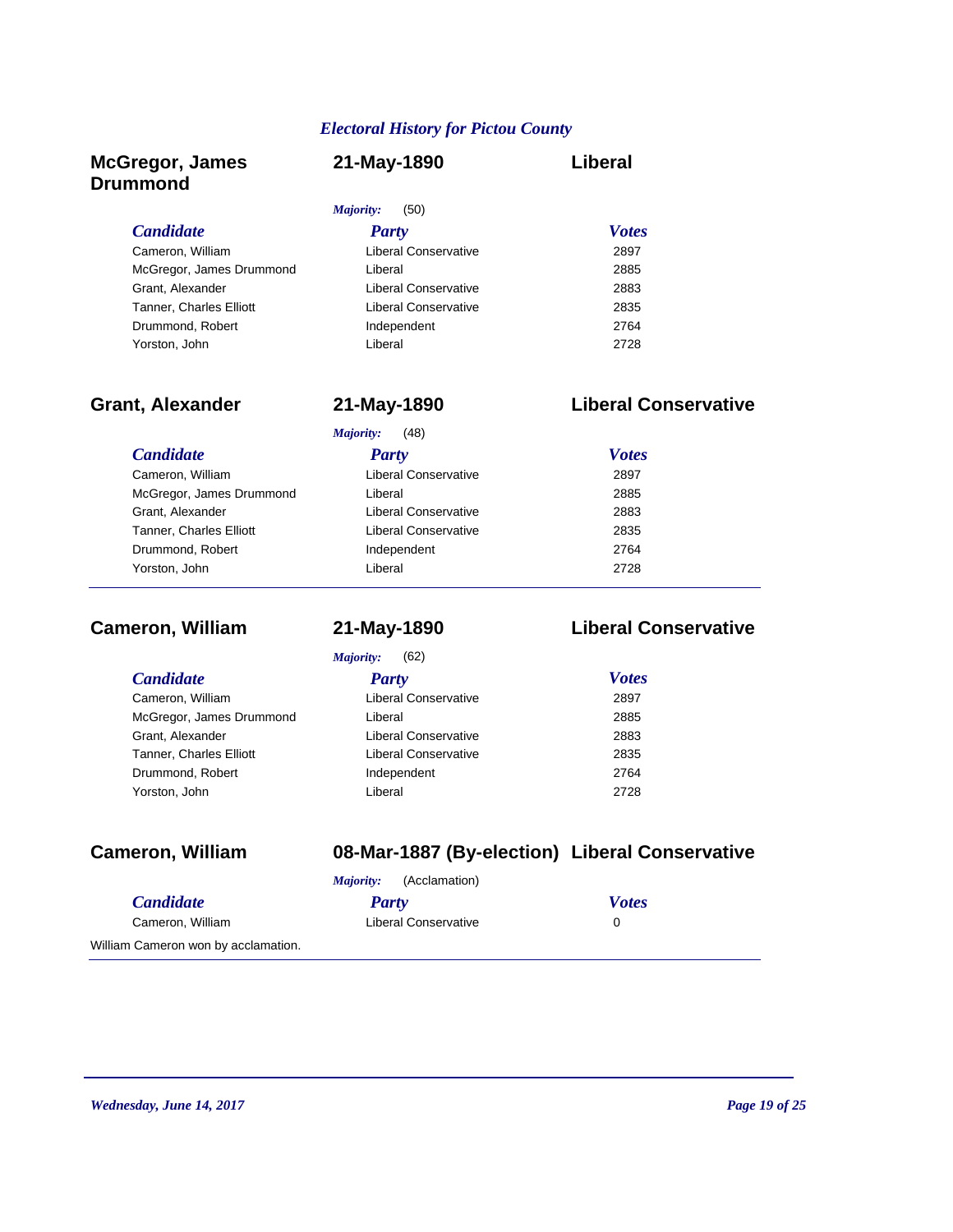#### **Munro, Charles Henry 15-Jun-1886 Liberal Conservative**

| Majority:<br>(13)    |                      |              |  |  |
|----------------------|----------------------|--------------|--|--|
| <i>Candidate</i>     | Party                | <b>Votes</b> |  |  |
| Bell. Adam Carr      | Liberal Conservative | 2844         |  |  |
| McColl, Jeffrey      | Liberal              | 2606         |  |  |
| Munro, Charles Henry | Liberal Conservative | 2578         |  |  |
| Hockin, Robert       | Liberal Conservative | 2565         |  |  |
| McLeod. John D.      | Liberal              | 2514         |  |  |
| Drummond, Robert     | Liberal              | 2498         |  |  |

Bell resigned January 22, 1887 before the House met to contest the federal general election. He was replaced by William Cameron.

| <b>McColl, Jeffrey</b> | 15-Jun-1886          | Liberal      |
|------------------------|----------------------|--------------|
|                        | Majority:<br>(41)    |              |
| <b>Candidate</b>       | Party                | <b>Votes</b> |
| Bell, Adam Carr        | Liberal Conservative | 2844         |
| McColl, Jeffrey        | I iberal             | 2606         |
| Munro, Charles Henry   | Liberal Conservative | 2578         |
| Hockin, Robert         | Liberal Conservative | 2565         |
| McLeod. John D.        | Liberal              | 2514         |
| Drummond, Robert       | Liberal              | 2498         |

Bell resigned January 22, 1887 before the House met to contest the federal general election. He was replaced by William Cameron.

| <b>Bell, Adam Carr</b> | 15-Jun-1886          | <b>Liberal Conservative</b> |
|------------------------|----------------------|-----------------------------|
|                        | (279)<br>Majority:   |                             |
| <i>Candidate</i>       | Party                | <b>Votes</b>                |
| Bell, Adam Carr        | Liberal Conservative | 2844                        |
| McColl, Jeffrey        | Liberal              | 2606                        |
| Munro, Charles Henry   | Liberal Conservative | 2578                        |
| Hockin, Robert         | Liberal Conservative | 2565                        |
| McLeod, John D.        | Liberal              | 2514                        |
| Drummond, Robert       | Liberal              | 2498                        |

Bell resigned January 22, 1887 before the House met to contest the federal general election. He was replaced by William Cameron.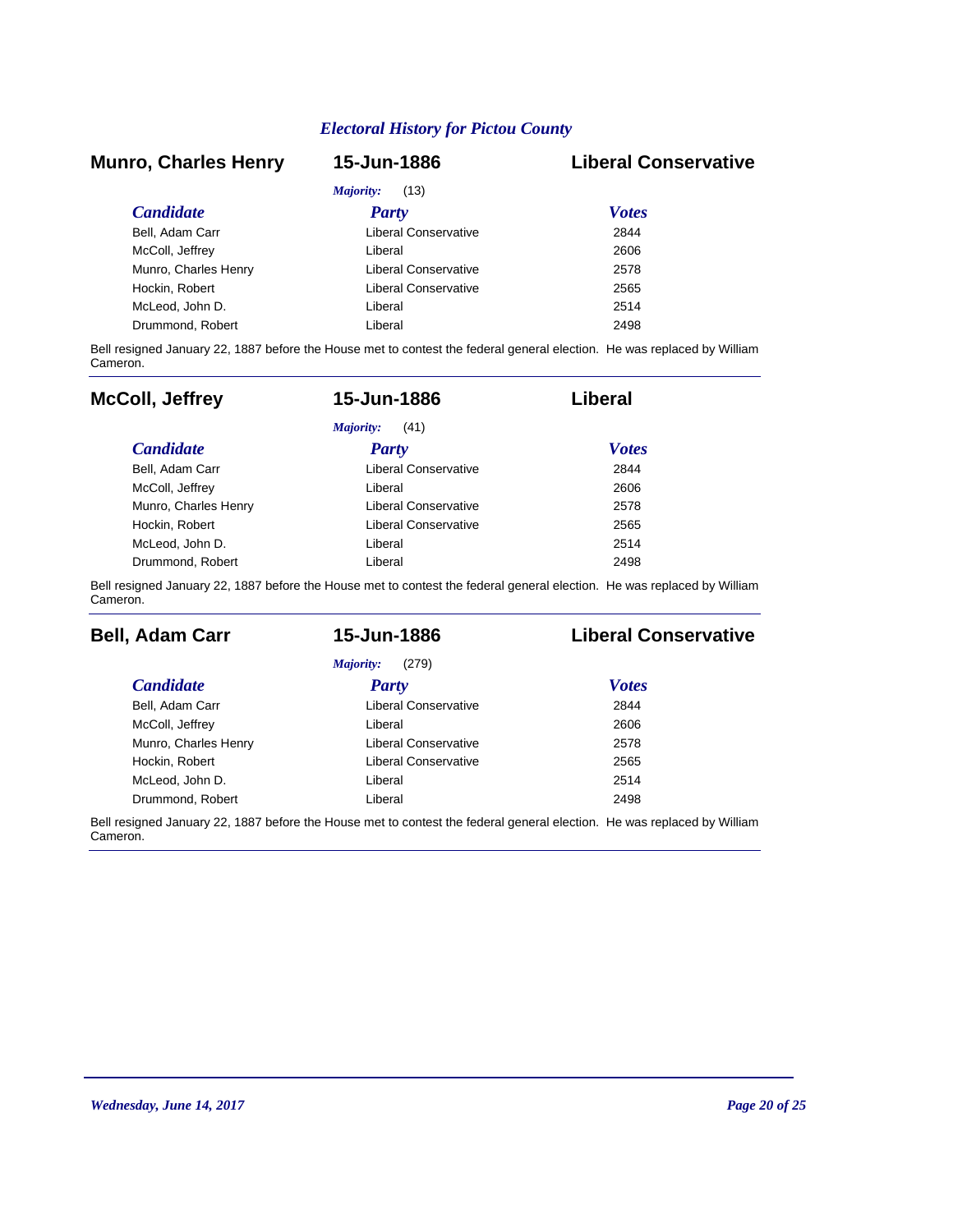#### *Candidate Party Votes* **Munro, Charles Henry 20-Jun-1882 Liberal Conservative** *Majority:* (78) Hockin, Robert **Liberal Conservative** 2492 Munro, Charles Henry 2489 Liberal Conservative Bell, Adam Carr 2473 Liberal Conservative McColl, Jeffrey **Liberal** Liberal 2411 Macdonald, Edward Mortimer **2250** Liberal Dwyer, Cornelius 2200 Liberal

#### **Hockin, Robert 20-Jun-1882 Liberal Conservative**

|                            | (81)<br>Majority:           |              |  |
|----------------------------|-----------------------------|--------------|--|
| <i>Candidate</i>           | Party                       | <b>Votes</b> |  |
| Hockin, Robert             | Liberal Conservative        | 2492         |  |
| Munro, Charles Henry       | Liberal Conservative        | 2489         |  |
| Bell, Adam Carr            | <b>Liberal Conservative</b> | 2473         |  |
| McColl, Jeffrey            | Liberal                     | 2411         |  |
| Macdonald, Edward Mortimer | Liberal                     | 2250         |  |
| Dwyer, Cornelius           | Liberal                     | 2200         |  |
|                            |                             |              |  |

| <b>Bell, Adam Carr</b>     | 20-Jun-1882                 | <b>Liberal Conservative</b> |
|----------------------------|-----------------------------|-----------------------------|
|                            | (62)<br>Majority:           |                             |
| <b>Candidate</b>           | Party                       | <b>Votes</b>                |
| Hockin, Robert             | Liberal Conservative        | 2492                        |
| Munro, Charles Henry       | Liberal Conservative        | 2489                        |
| Bell, Adam Carr            | <b>Liberal Conservative</b> | 2473                        |
| McColl, Jeffrey            | Liberal                     | 2411                        |
| Macdonald, Edward Mortimer | Liberal                     | 2250                        |
| Dwyer, Cornelius           | Liberal                     | 2200                        |

## **MacKay, Alexander 17-Sep-1878 Liberal Conservative**

*Majority:* (243)

### *Candidate Party Votes* Holmes, Simon Hugh 2752 Liberal Conservative Bell, Adam Carr 2694 Liberal Conservative MacKay, Alexander 2592 Liberal Conservative Murray, George **2349** Liberal **Communist Except** Liberal McLeod, J. D. Liberal 2250 McNeil, Robert 2183

MacKay died February 16, 1882. He was not replaced.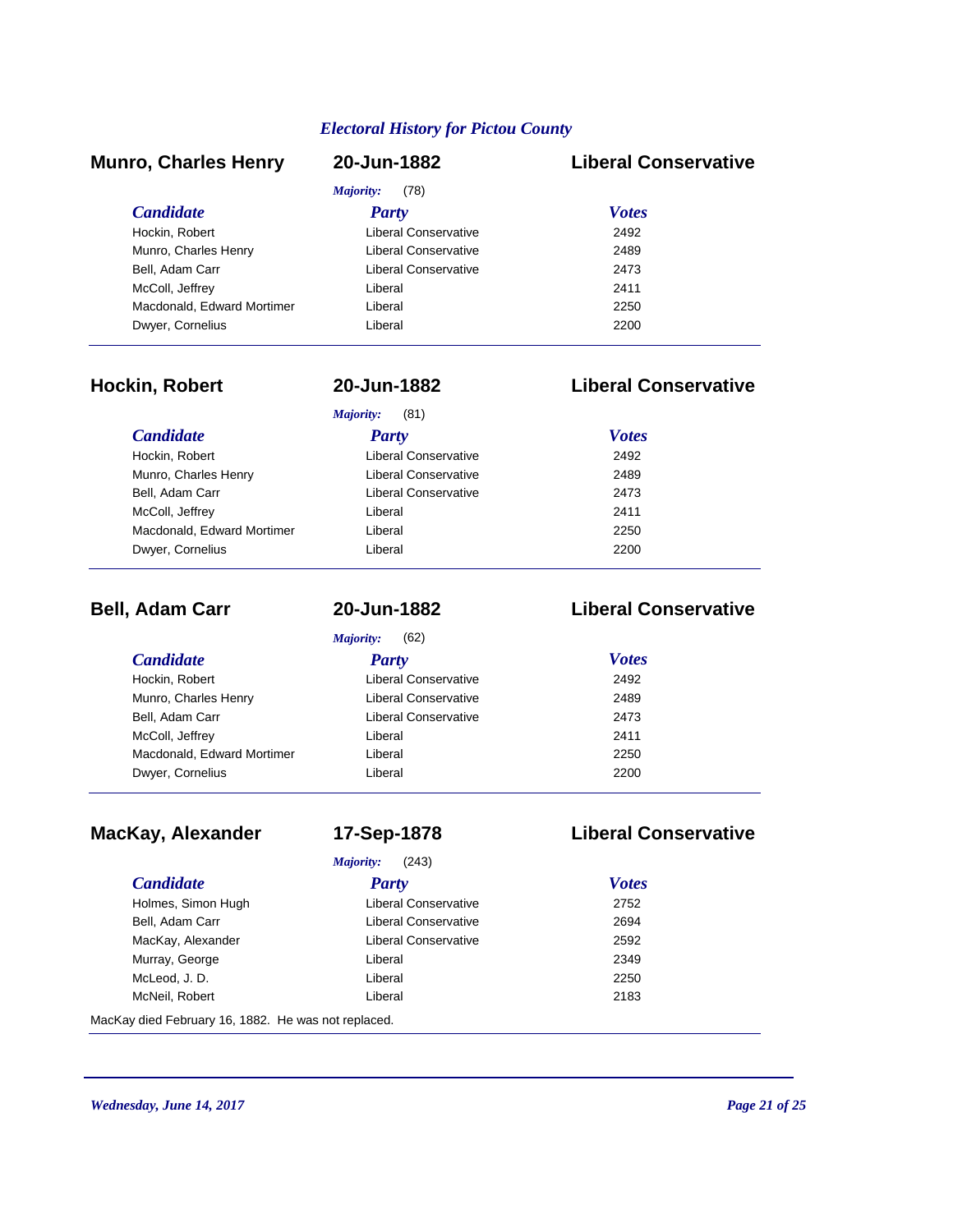| <b>Holmes, Simon Hugh</b>                           | 17-Sep-1878                 | <b>Liberal Conservative</b> |
|-----------------------------------------------------|-----------------------------|-----------------------------|
|                                                     | (403)<br>Majority:          |                             |
| <b>Candidate</b>                                    | Party                       | <b>Votes</b>                |
| Holmes, Simon Hugh                                  | <b>Liberal Conservative</b> | 2752                        |
| Bell, Adam Carr                                     | <b>Liberal Conservative</b> | 2694                        |
| MacKay, Alexander                                   | <b>Liberal Conservative</b> | 2592                        |
| Murray, George                                      | Liberal                     | 2349                        |
| McLeod, J.D.                                        | Liberal                     | 2250                        |
| McNeil, Robert                                      | Liberal                     | 2183                        |
| MacKay died February 16, 1882. He was not replaced. |                             |                             |
| <b>Bell, Adam Carr</b>                              | 17-Sep-1878                 | <b>Liberal Conservative</b> |
|                                                     | Majority:<br>(345)          |                             |
| <b>Candidate</b>                                    | <b>Party</b>                | <b>Votes</b>                |
| Holmes, Simon Hugh                                  | <b>Liberal Conservative</b> | 2752                        |
| Bell, Adam Carr                                     | <b>Liberal Conservative</b> | 2694                        |
| MacKay, Alexander                                   | <b>Liberal Conservative</b> | 2592                        |
| Murray, George                                      | Liberal                     | 2349                        |
| McLeod, J.D.                                        | Liberal                     | 2250                        |
| McNeil, Robert                                      | Liberal                     | 2183                        |
| MacKay died February 16, 1882. He was not replaced. |                             |                             |
| MacKay, Alexander                                   | 17-Dec-1874                 | <b>Liberal Conservative</b> |
|                                                     | Majority:<br>(Acclamation)  |                             |
| <b>Candidate</b>                                    | Party                       | <b>Votes</b>                |
| MacKay, Alexander                                   | <b>Liberal Conservative</b> | 0                           |
| Holmes, Simon Hugh                                  | <b>Liberal Conservative</b> | $\Omega$                    |
| Cameron, Hugh J.                                    | <b>Liberal Conservative</b> | $\Omega$                    |
| Holmes, MacKay and Cameron won by acclamation.      |                             |                             |
| <b>Holmes, Simon Hugh</b>                           | 17-Dec-1874                 | <b>Liberal Conservative</b> |
|                                                     | (Acclamation)<br>Majority:  |                             |
| <b>Candidate</b>                                    | Party                       | <b>Votes</b>                |
| MacKay, Alexander                                   | <b>Liberal Conservative</b> | 0                           |
| Holmes, Simon Hugh                                  | <b>Liberal Conservative</b> | $\Omega$                    |
| Cameron, Hugh J.                                    | <b>Liberal Conservative</b> | $\Omega$                    |
| Holmes, MacKay and Cameron won by acclamation.      |                             |                             |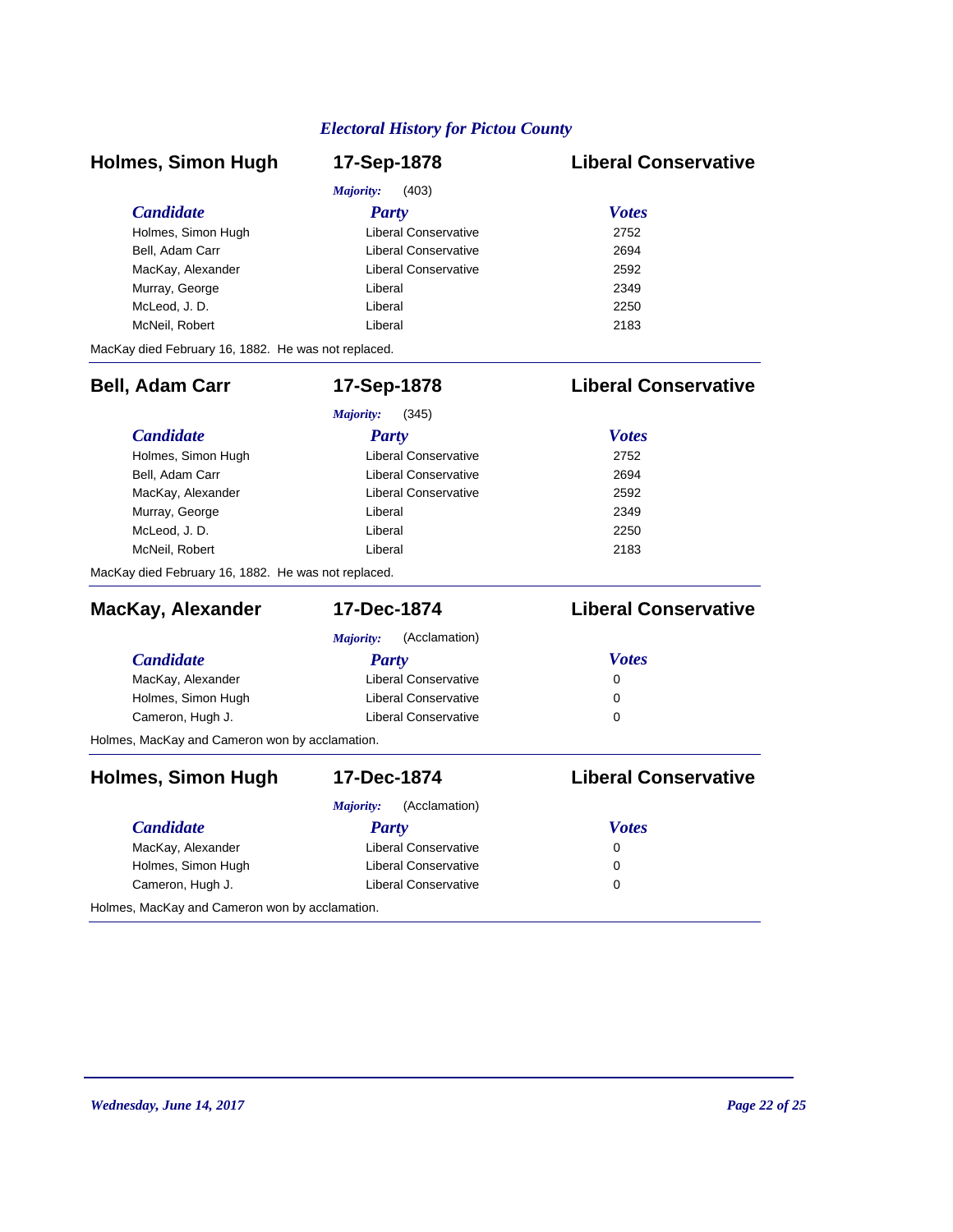| Cameron, Hugh J.   | 17-Dec-1874                 | <b>Liberal Conservative</b> |
|--------------------|-----------------------------|-----------------------------|
|                    | (Acclamation)<br>Majority:  |                             |
| <b>Candidate</b>   | Party                       | <b>Votes</b>                |
| Cameron, Hugh J.   | <b>Liberal Conservative</b> | 0                           |
| MacKay, Alexander  | <b>Liberal Conservative</b> | 0                           |
| Holmes, Simon Hugh | <b>Liberal Conservative</b> | 0                           |
| .                  |                             |                             |

Holmes, MacKay and Cameron won by acclamation.

## **MacKay, Alexander 16-Oct-1872 (By-election) Liberal Conservative**

| <i>Majority:</i> (723) |                             |              |
|------------------------|-----------------------------|--------------|
| <b>Candidate</b>       | Party                       | <b>Votes</b> |
| MacKay, Alexander      | <b>Liberal Conservative</b> | 2322         |
| Marshall               | Liberal                     | 1599         |

| <b>McDonald, James</b> | 16-May-1871          | <b>Liberal Conservative</b> |
|------------------------|----------------------|-----------------------------|
|                        | (315)<br>Majority:   |                             |
| <b>Candidate</b>       | Party                | <b>Votes</b>                |
| McDonald, James        | Liberal Conservative | 2270                        |
| Holmes, Simon Hugh     | Liberal Conservative | 2242                        |
| Cameron, Hugh J.       | Liberal Conservative | 2188                        |
| Murray, George         | Liberal              | 1955                        |
| McLeod, J. D.          | Liberal              | 1927                        |
| Copeland, Robert S.    | Liberal              | 1884                        |

McDonald resigned to contest the federal general election 1872. He was replaced by Alexander MacKay.

### **Holmes, Simon Hugh 16-May-1871 Liberal Conservative**

*Majority:* (287)

| <b>Candidate</b>                                                                                     | Party                       | <b>Votes</b> |
|------------------------------------------------------------------------------------------------------|-----------------------------|--------------|
| McDonald, James                                                                                      | <b>Liberal Conservative</b> | 2270         |
| Holmes, Simon Hugh                                                                                   | Liberal Conservative        | 2242         |
| Cameron, Hugh J.                                                                                     | <b>Liberal Conservative</b> | 2188         |
| Murray, George                                                                                       | Liberal                     | 1955         |
| McLeod, J.D.                                                                                         | Liberal                     | 1927         |
| Copeland, Robert S.                                                                                  | Liberal                     | 1884         |
| McDonald resigned to contest the federal general election 1872. He was replaced by Alexander MacKay. |                             |              |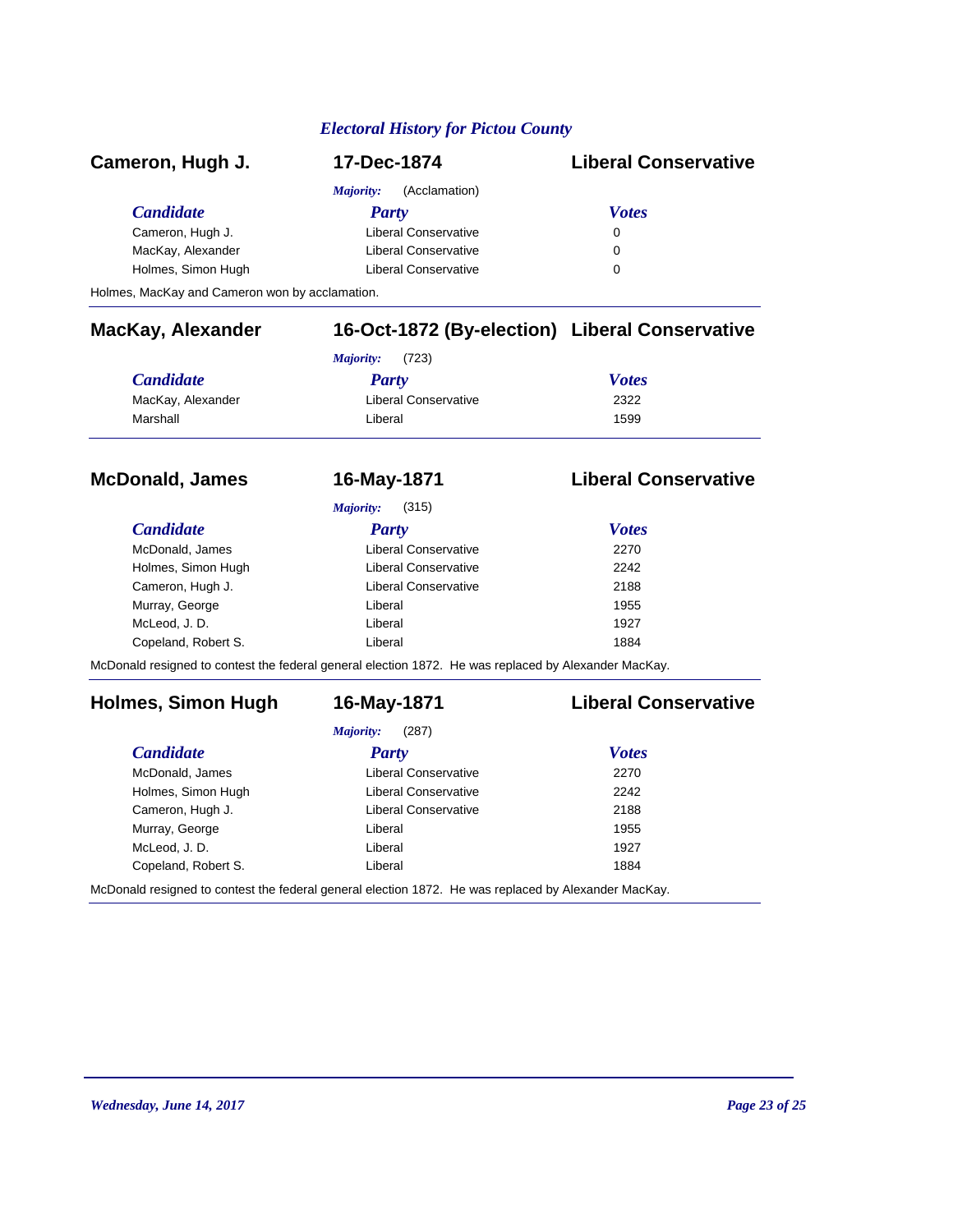| Cameron, Hugh J.                                                        | 16-May-1871                                                                                          | <b>Liberal Conservative</b> |
|-------------------------------------------------------------------------|------------------------------------------------------------------------------------------------------|-----------------------------|
|                                                                         | Majority:<br>(233)                                                                                   |                             |
| <b>Candidate</b>                                                        | Party                                                                                                | <b>Votes</b>                |
| McDonald, James                                                         | <b>Liberal Conservative</b>                                                                          | 2270                        |
| Holmes, Simon Hugh                                                      | <b>Liberal Conservative</b>                                                                          | 2242                        |
| Cameron, Hugh J.                                                        | <b>Liberal Conservative</b>                                                                          | 2188                        |
| Murray, George                                                          | Liberal                                                                                              | 1955                        |
| McLeod, J.D.                                                            | Liberal                                                                                              | 1927                        |
| Copeland, Robert S.                                                     | Liberal                                                                                              | 1884                        |
|                                                                         | McDonald resigned to contest the federal general election 1872. He was replaced by Alexander MacKay. |                             |
| <b>Wilkins, Martin Isaac</b>                                            | 05-Dec-1867 (By-election) Anti-Confederate                                                           |                             |
|                                                                         | (Acclamation)<br>Majority:                                                                           |                             |
| <b>Candidate</b>                                                        | <b>Party</b>                                                                                         | <b>Votes</b>                |
| Wilkins, Martin Isaac                                                   | Anti-Confederate                                                                                     | $\Omega$                    |
| <b>Candidate</b><br>Murray, George                                      | Majority:<br>(284)<br>Party<br>Anti-Confederate                                                      | <b>Votes</b><br>2019        |
|                                                                         |                                                                                                      |                             |
| Copeland, Robert S.                                                     | Anti-Confederate                                                                                     | 1977                        |
| Wilkins, Martin Isaac                                                   | Anti-Confederate                                                                                     | 1968                        |
|                                                                         | Confederate                                                                                          | 1684                        |
| Holmes, Simon Hugh                                                      |                                                                                                      |                             |
| Fraser, Donald                                                          | Confederate                                                                                          | 1649                        |
| McKay, Alexander                                                        | Confederate                                                                                          | 1649                        |
| Wilkins apoointed Attorney General. He was re-elected December 5, 1867. |                                                                                                      |                             |
| Murray, George                                                          | 18-Sep-1867                                                                                          | <b>Anti-Confederate</b>     |
|                                                                         | (335)<br>Majority:                                                                                   |                             |
| <b>Candidate</b>                                                        | Party                                                                                                | <b>Votes</b>                |
| Murray, George                                                          | Anti-Confederate                                                                                     | 2019                        |
| Copeland, Robert S.                                                     | Anti-Confederate                                                                                     | 1977                        |
| Wilkins, Martin Isaac                                                   | Anti-Confederate                                                                                     | 1968                        |
| Holmes, Simon Hugh                                                      | Confederate                                                                                          | 1684                        |
| McKay, Alexander<br>Fraser, Donald                                      | Confederate<br>Confederate                                                                           | 1649<br>1649                |